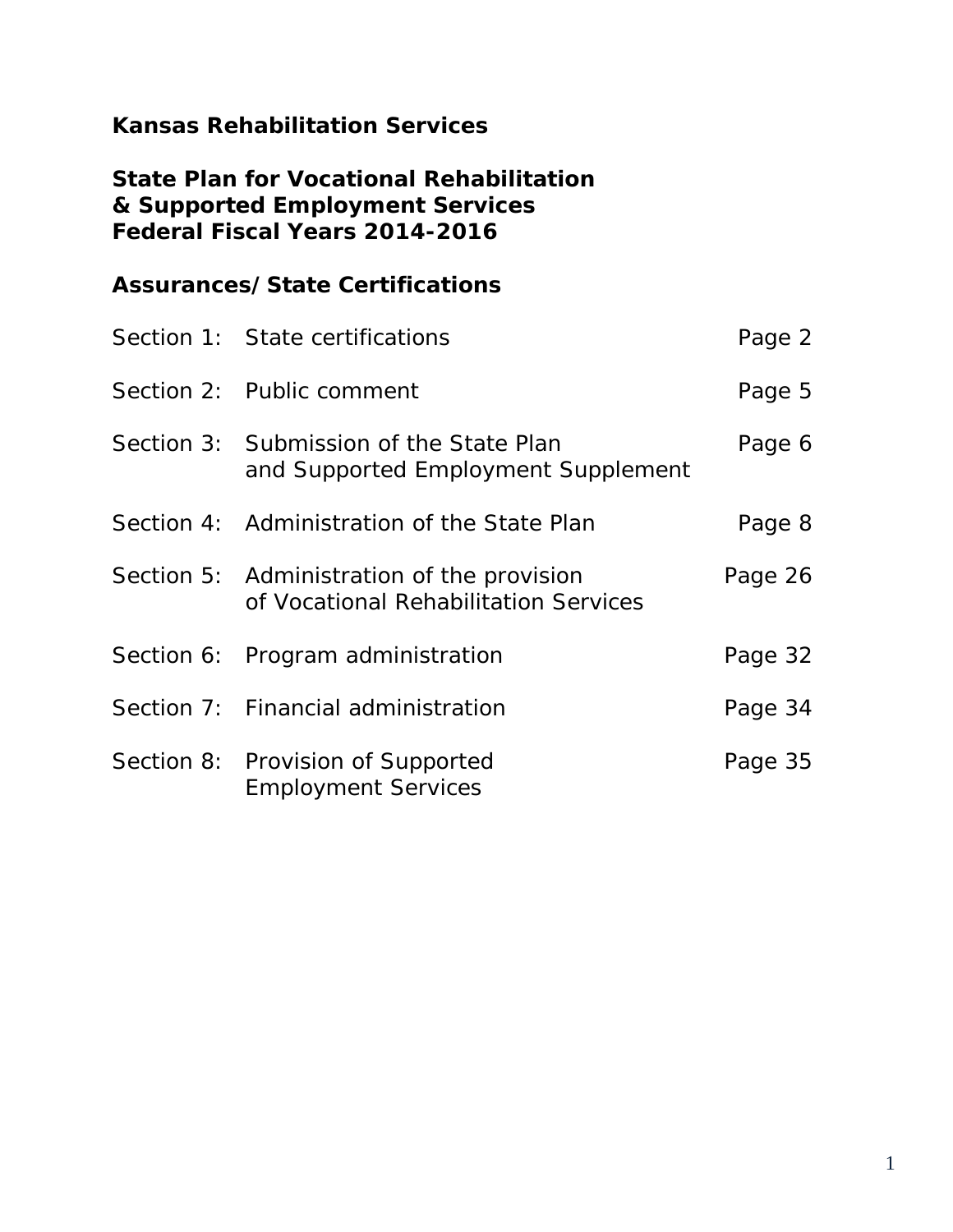#### **Preprint - Section 1: State Certifications**

- <span id="page-1-0"></span>1.1 Yes The **Kansas Rehabilitation Services** is authorized to submit this State Plan under Title I of the Rehabilitation Act of 1973, as amended [\[1\]](#page-3-0) and its supplement under Title VI, Part B, of the Rehabilitation Act [\[2\]](#page-3-1).
- <span id="page-1-4"></span><span id="page-1-3"></span><span id="page-1-2"></span><span id="page-1-1"></span>1.2 Yes As a condition for the receipt of federal funds under Title I, Part B, of the Rehabilitation Act for the provision of vocational rehabilitation services, the **Kansas Department for Children and Families** [\[3\]](#page-3-2) agrees to operate and administer the State Vocational Rehabilitation Services Program in accordance with the provisions of this State Plan [\[4\]](#page-3-3), the Rehabilitation Act, and all applicable regulations [\[5\]](#page-3-4), policies and procedures established by the secretary. Funds made available under Section 111 of the Rehabilitation Act are used solely for the provision of vocational rehabilitation services under Title I of the Rehabilitation Act and the administration of the State Plan for the vocational rehabilitation services program.
- <span id="page-1-6"></span><span id="page-1-5"></span>1.3 Yes As a condition for the receipt of federal funds under Title VI, Part B, of the Rehabilitation Act for supported employment services, the designated state agency agrees to operate and administer the State Supported Employment Services Program in accordance with the provisions of the supplement to this State Plan [\[6\]](#page-3-5), the Rehabilitation Act and all applicable regulations [\[7\]](#page-3-6), policies and procedures established by the secretary. Funds made available under Title VI, Part B, are used solely for the provision of supported employment services and the administration of the supplement to the Title I State Plan.
- 1.4 Yes The designated state agency and/or the designated state unit has the authority under state law to perform the functions of the state regarding this State Plan and its supplement.
- 1.5 Yes The state legally may carry out each provision of the State Plan and its supplement.
- 1.6 Yes All provisions of the State Plan and its supplement are consistent with state law.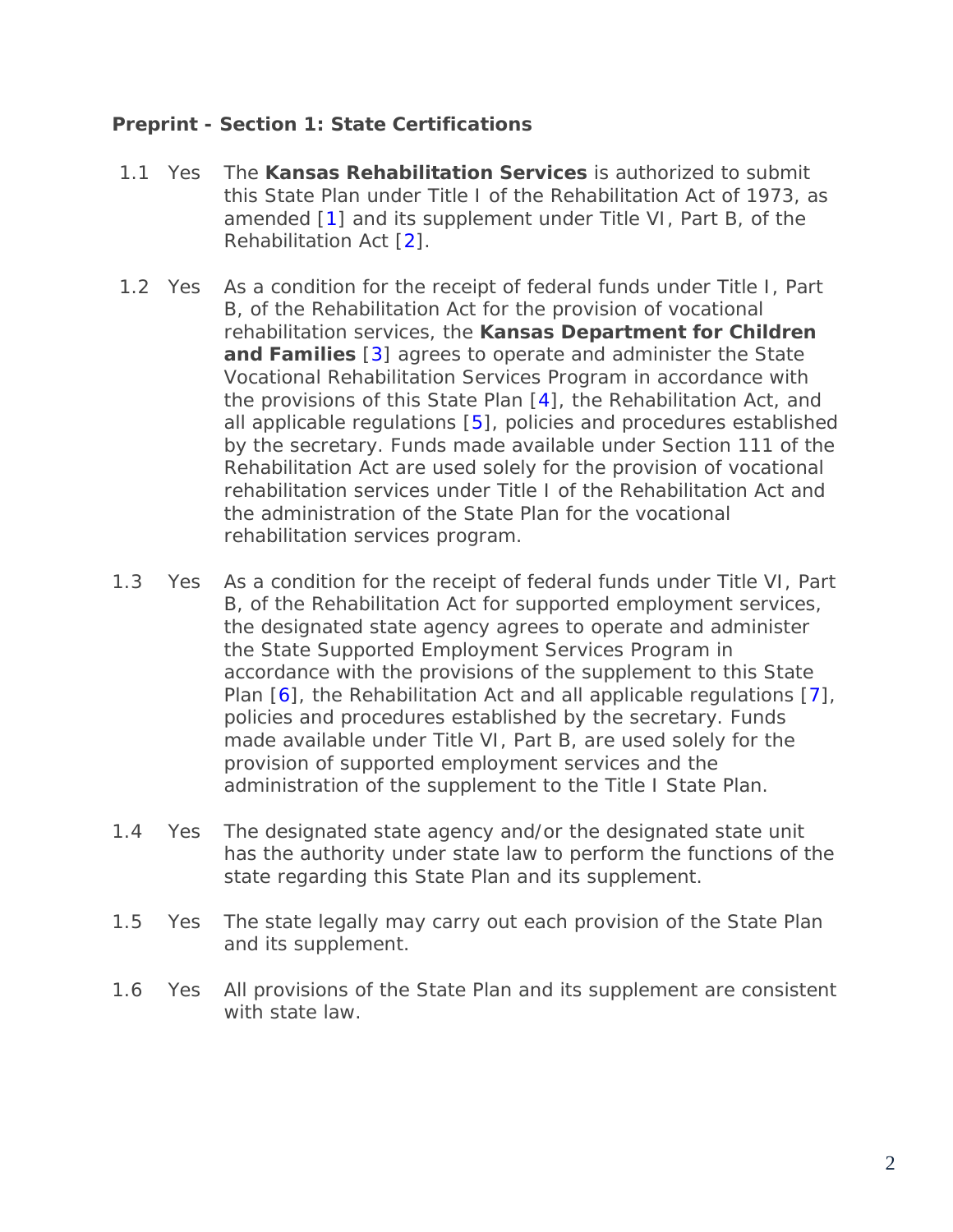- 1.7 Yes The **Director of Kansas Rehabilitation Services** has the authority under state law to receive, hold and disburse federal funds made available under this State Plan and its supplement.
- 1.8 Yes The **Director of Kansas Rehabilitation Services** has the authority to submit this State Plan for vocational rehabilitation services and the State Plan supplement for supported employment services.
- 1.9 Yes The agency that submits this State Plan and its supplement has adopted or otherwise formally approved the plan and its supplement.

## **State Plan Certified By:**

As the authorized signatory identified above, I hereby certify that I will sign, date and retain in the files of the designated state agency/designated state unit Section 1 of the Preprint, and separate Certification of Lobbying forms (Form ED-80-0013; available at [http://www.ed.gov/fund/grant/apply/appforms/ed80-013.pdf\)](http://www.ed.gov/fund/grant/apply/appforms/ed80-013.pdf) for both the vocational rehabilitation and supported employment programs.

Signed? Yes Name of Signatory Michael Donnelly Title of Signatory Director of Kansas Rehabilitation Services Date Signed

#### **Assurances Certified By:**

The designated state agency and/or the designated state unit provide the following assurance(s) in connection with the approval of the State Plan Update for FY 2013:

None required.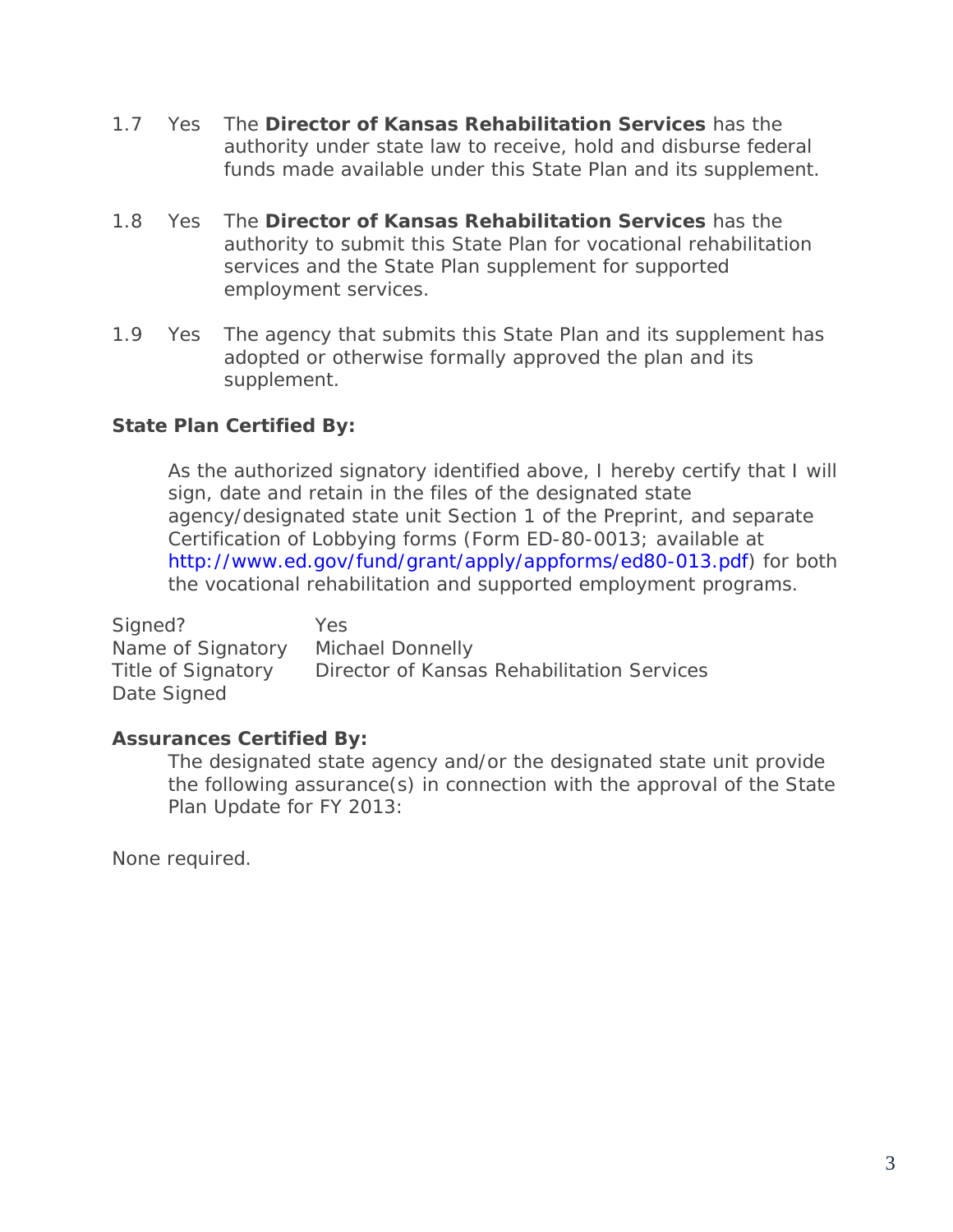# **Section 1 Footnotes**

- <span id="page-3-0"></span>[\[1\]](#page-1-0) Public Law 93 112, as amended by Public Laws 93 516, 95 602, 98 221, 99 506, 100-630, 102-569, 103-073, and 105-220.
- <span id="page-3-1"></span>[\[2\]](#page-1-1) Unless otherwise stated, "Rehabilitation Act" means the Rehabilitation Act of 1973, as amended.
- <span id="page-3-2"></span>[\[3\]](#page-1-2) All references in this plan to "designated state agency" or to "the state agency" relate to the agency identified in this paragraph.
- <span id="page-3-3"></span>[\[4\]](#page-1-3) No funds under Title I of the Rehabilitation Act may be awarded without an approved State Plan in accordance with Section 101(a) of the Rehabilitation Act and 34 CFR part 361.
- <span id="page-3-4"></span>[\[5\]](#page-1-4) Applicable regulations include the Education Department General Administrative Regulations (EDGAR) in 34 CFR Parts 74, 76, 77, 79, 80, 81, 82, 85 and 86 and the State Vocational Rehabilitation Services Program regulations in 34 CFR Part 361.
- <span id="page-3-5"></span>[\[6\]](#page-1-5) No funds under Title VI, Part B, of the Rehabilitation Act may be awarded without an approved supplement to the Title I State Plan in accordance with Section 625(a) of the Rehabilitation Act.
- <span id="page-3-6"></span>[\[7\]](#page-1-6) Applicable regulations include the EDGAR citations in footnote 5, 34 CFR Part 361, and 34 CFR Part 363.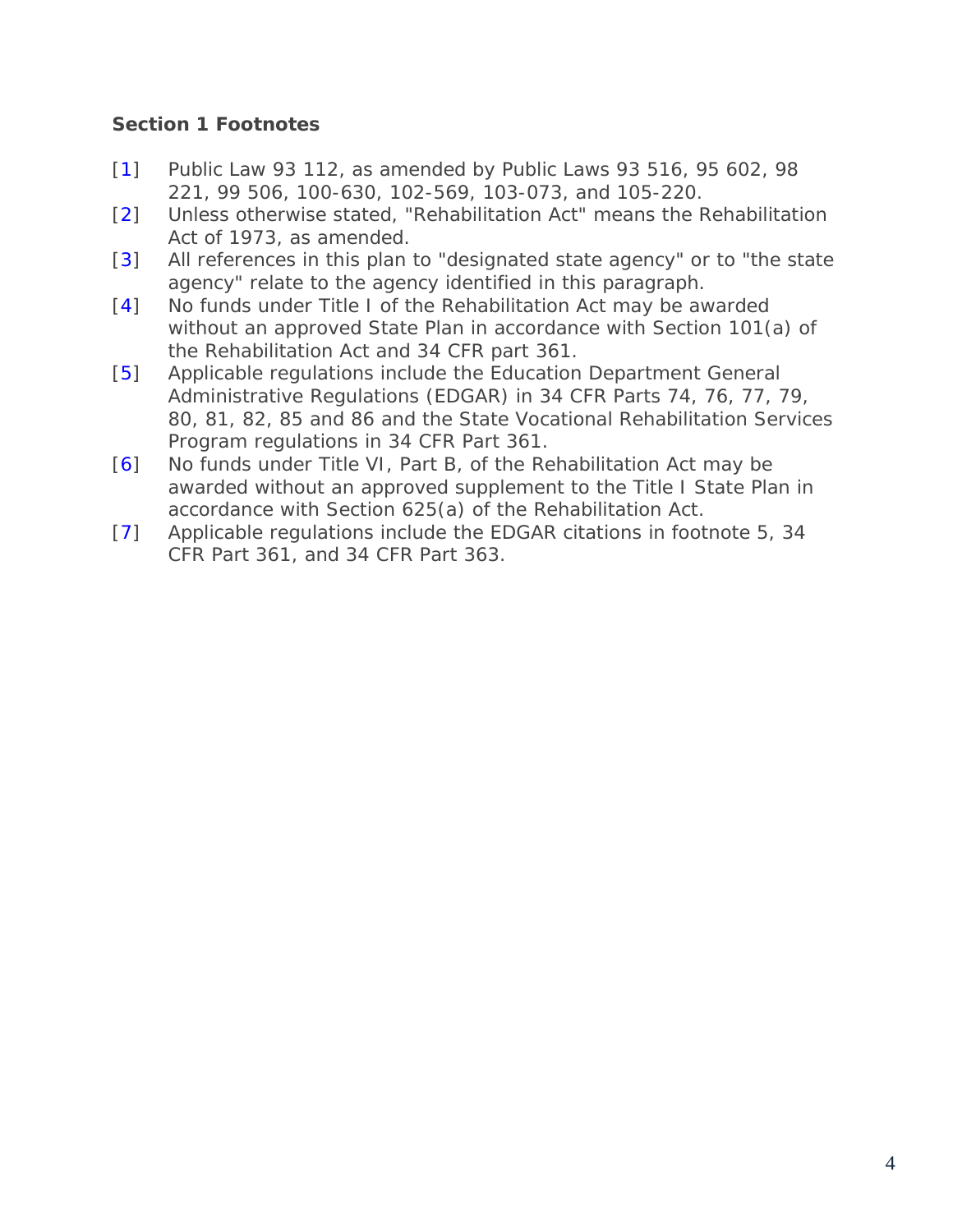#### **Preprint - Section 2: Public Comment on State Plan Policies and Procedures**

## **2.1 Public participation requirements. (Section 101(a)(16)(A) of the Rehabilitation Act; 34 CFR 361.10(d), .20(a), (b), (d); and 363.11(g)(9))**

#### (a) **Conduct of public meetings.**

The designated state agency, prior to the adoption of any substantive policies or procedures governing the provision of vocational rehabilitation services under the State Plan and supported employment services under the supplement to the State Plan, including making any substantive amendments to the policies and procedures, conducts public meetings throughout the state to provide the public, including individuals with disabilities, an opportunity to comment on the policies or procedures.

#### (b) **Notice requirements.**

The designated state agency, prior to conducting the public meetings, provides appropriate and sufficient notice throughout the state of the meetings in accordance with state law governing public meetings or, in the absence of state law governing public meetings, procedures developed by the state agency in consultation with the State Rehabilitation Council, if the agency has a council.

#### (c) **Special consultation requirements.**

The state agency actively consults with the director of the Client Assistance Program, the State Rehabilitation Council, if the agency has a council and, as appropriate, Indian tribes, tribal organizations and native Hawaiian organizations on its policies and procedures governing the provision of vocational rehabilitation services under the State Plan and supported employment services under the supplement to the State Plan.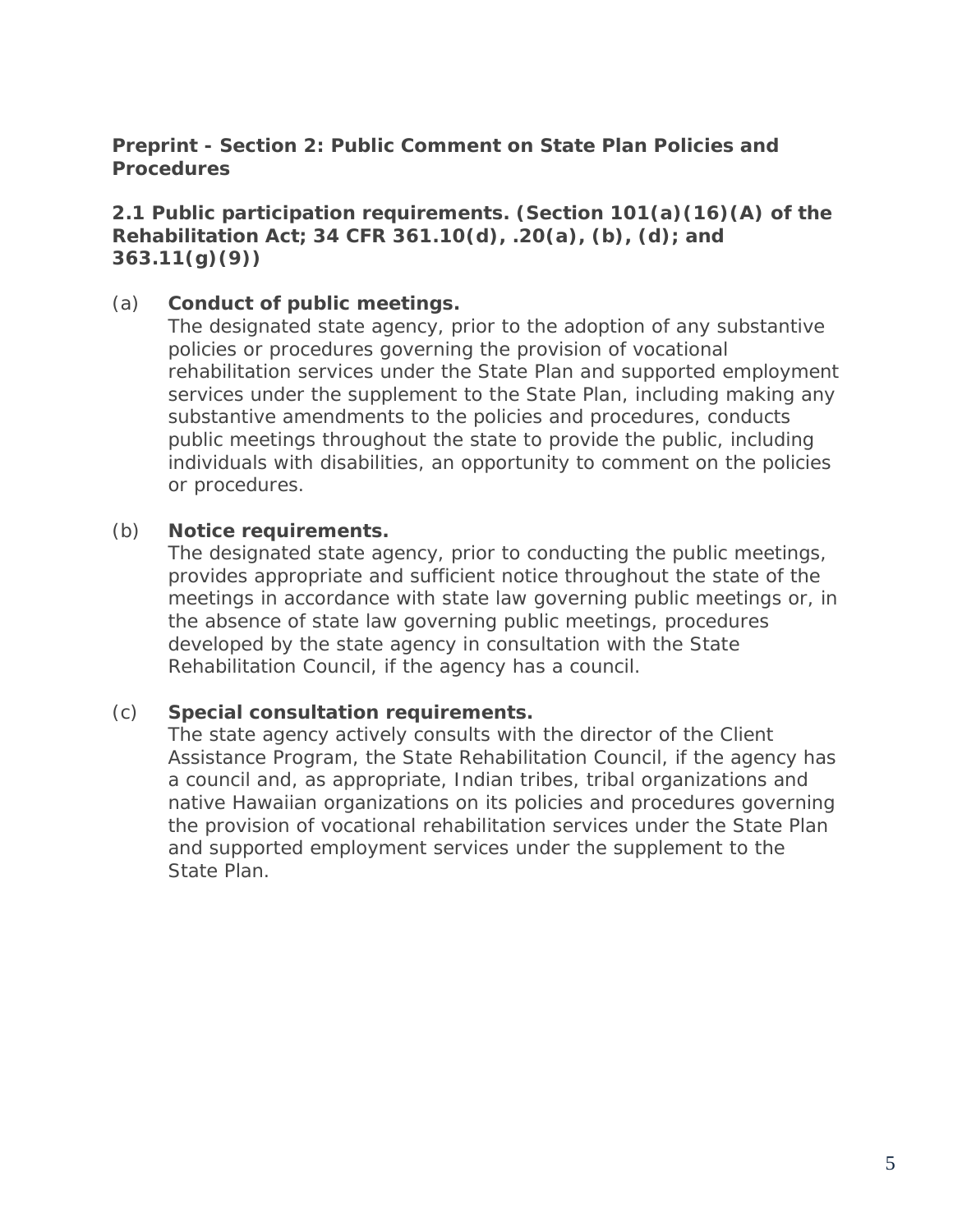**Preprint - Section 3: Submission of the State Plan and its Supplement**

**3.1 Submission and revisions of the State Plan and its supplement. (Sections 101(a)(1), (23) and 625(a)(1) of the Rehabilitation Act; Section 501 of the Workforce Investment Act; 34 CFR 76.140; 361.10(e), (f), and (g); and 363.10)**

- (a) The state submits to the commissioner of the Rehabilitation Services Administration the State Plan and its supplement on the same date that the state submits either a State Plan under Section 112 of the Workforce Investment Act of 1998 or a state unified plan under Section 501 of that Rehabilitation Act.
- (b) The state submits only those policies, procedures or descriptions required under this State Plan and its supplement that have not been previously submitted to and approved by the commissioner.
- (c) The state submits to the commissioner, at such time and in such manner as the commissioner determines to be appropriate, reports containing annual updates of the information relating to the:
	- 1. comprehensive system of personnel development;
	- 2. assessments, estimates, goals and priorities, and reports of progress;
	- 3. innovation and expansion activities; and
	- 4. other updates of information required under Title I, Part B, or Title VI, Part B, of the Rehabilitation Act that are requested by the commissioner.
- (d) The State Plan and its supplement are in effect subject to the submission of modifications the state determines to be necessary or the commissioner requires based on a change in state policy, a change in federal law, including regulations, an interpretation of the Rehabilitation Act by a federal court or the highest court of the state, or a finding by the commissioner of state noncompliance with the requirements of the Rehabilitation Act, 34 CFR 361 or 34 CFR 363.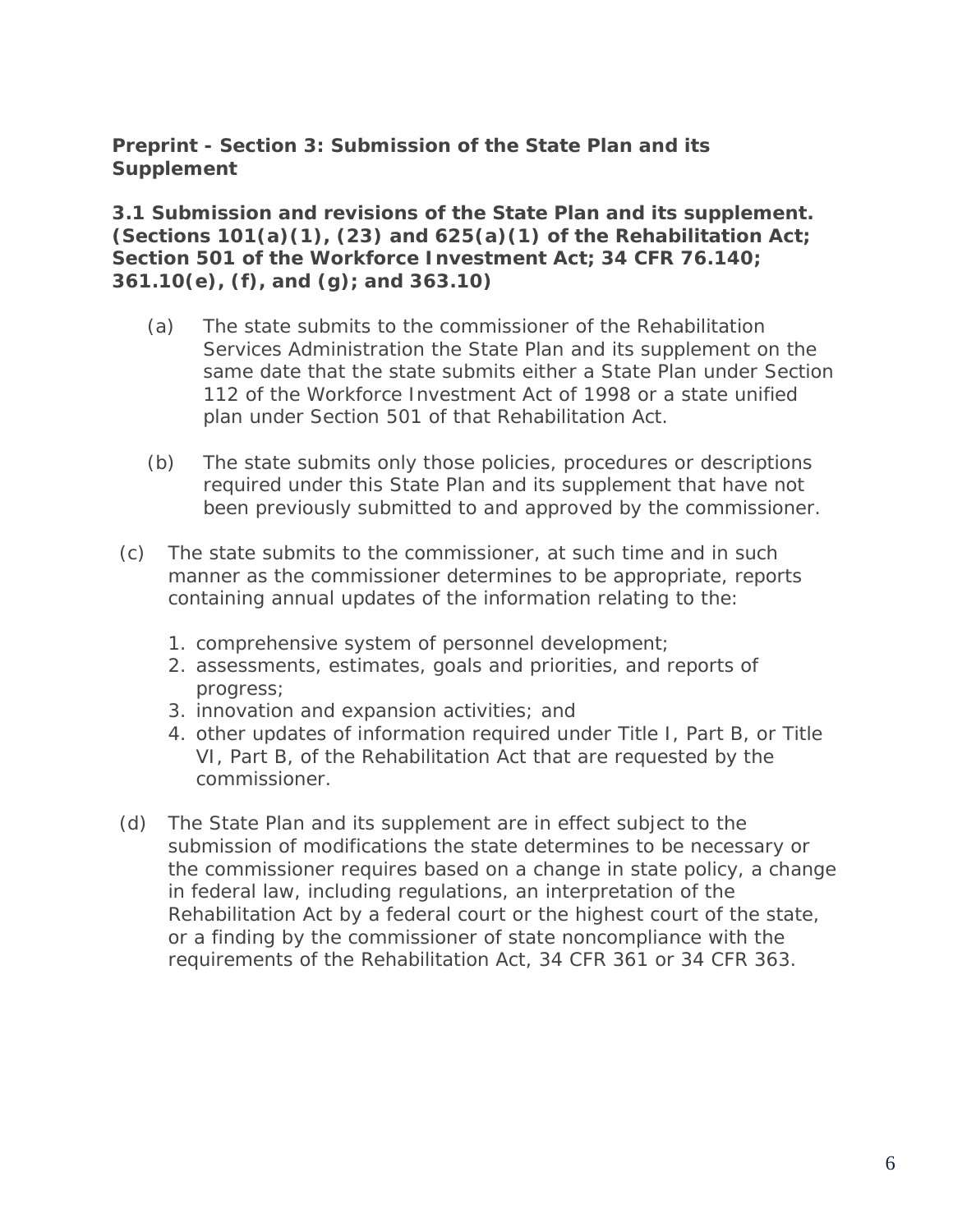## **3.2 Supported Employment State Plan supplement. (Sections 101(a)(22) and 625(a) of the Rehabilitation Act; 34 CFR 361.34 and 363.10)**

- (a) The state has an acceptable plan for carrying out Part B, of Title VI of the Rehabilitation Act that provides for the use of funds under that part to supplement funds made available under Part B, of Title I of the Rehabilitation Act for the cost of services leading to supported employment.
- (b) The Supported Employment State Plan, including any needed annual revisions, is submitted as a supplement to the State Plan.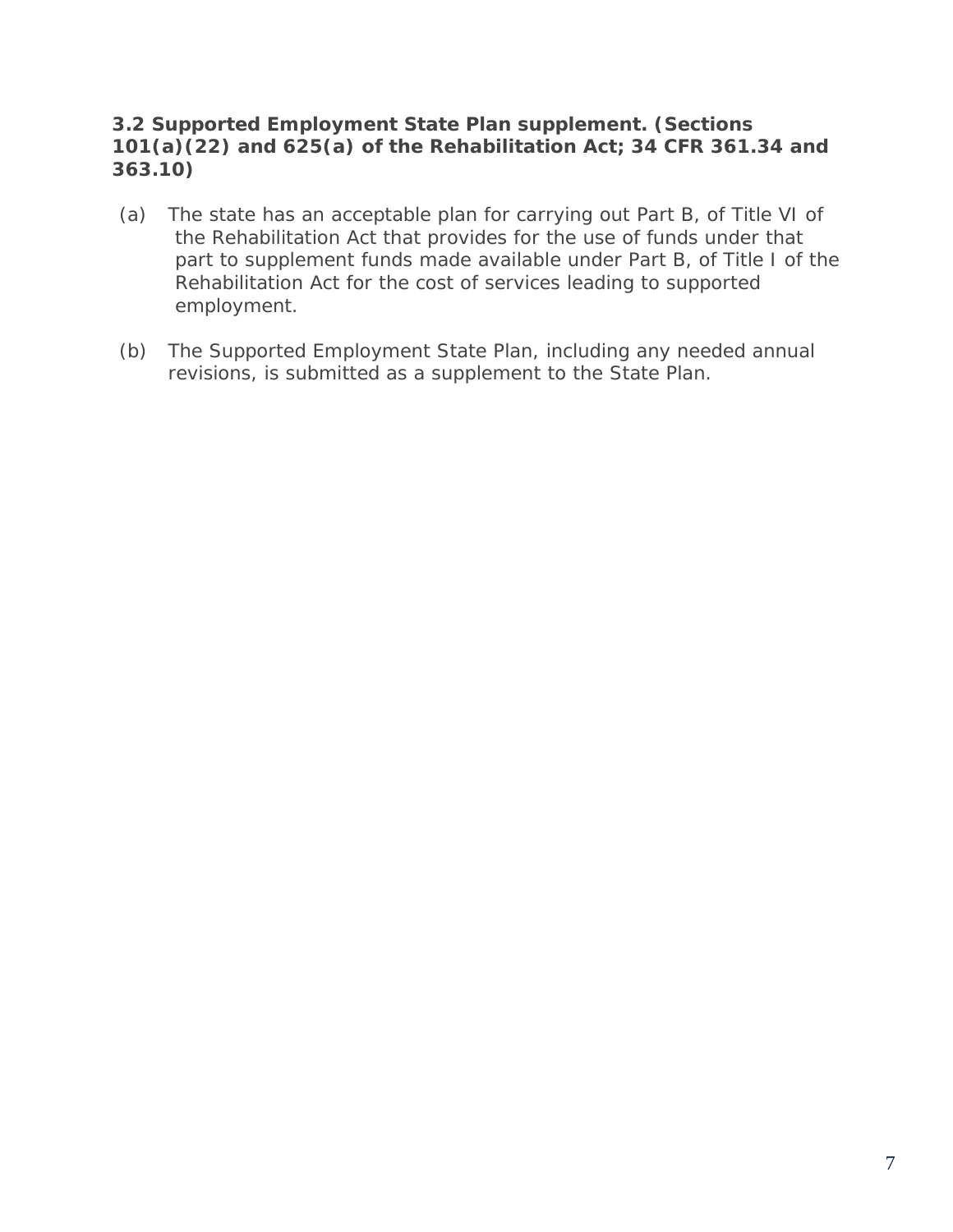# **Preprint - Section 4: Administration of the State Plan**

#### **4.1 Designated state agency and designated state unit. (Section 101(a)(2) of the Rehabilitation Act; 34 CFR 361.13(a) and (b))**

# **(a) Designated state agency.**

- 1. There is a state agency designated as the sole state agency to administer the State Plan or to supervise its administration in a political subdivision of the state by a sole local agency.
- 2. The designated state agency

The designated state agency is:

- A. a state agency that is primarily concerned with vocational rehabilitation or vocational and other rehabilitation of individuals with disabilities; or
- B. **X** a state agency that is not primarily concerned with vocational rehabilitation or vocational and other rehabilitation of individuals with disabilities and includes a vocational rehabilitation unit as provided in paragraph (b) of this section.
- 3. In American Samoa, the designated state agency is the governor.

# **(b) Designated state unit.**

- 1. If the designated state agency is not primarily concerned with vocational rehabilitation or vocational and other rehabilitation of individuals with disabilities, in accordance with subparagraph 4.1(a)(2)(B) of this section, the state agency includes a vocational rehabilitation bureau, division or unit that:
	- A. is primarily concerned with vocational rehabilitation or vocational and other rehabilitation of individuals with disabilities and is responsible for the administration of the designated state agency's vocational rehabilitation program under the State Plan;
	- B. has a full-time director;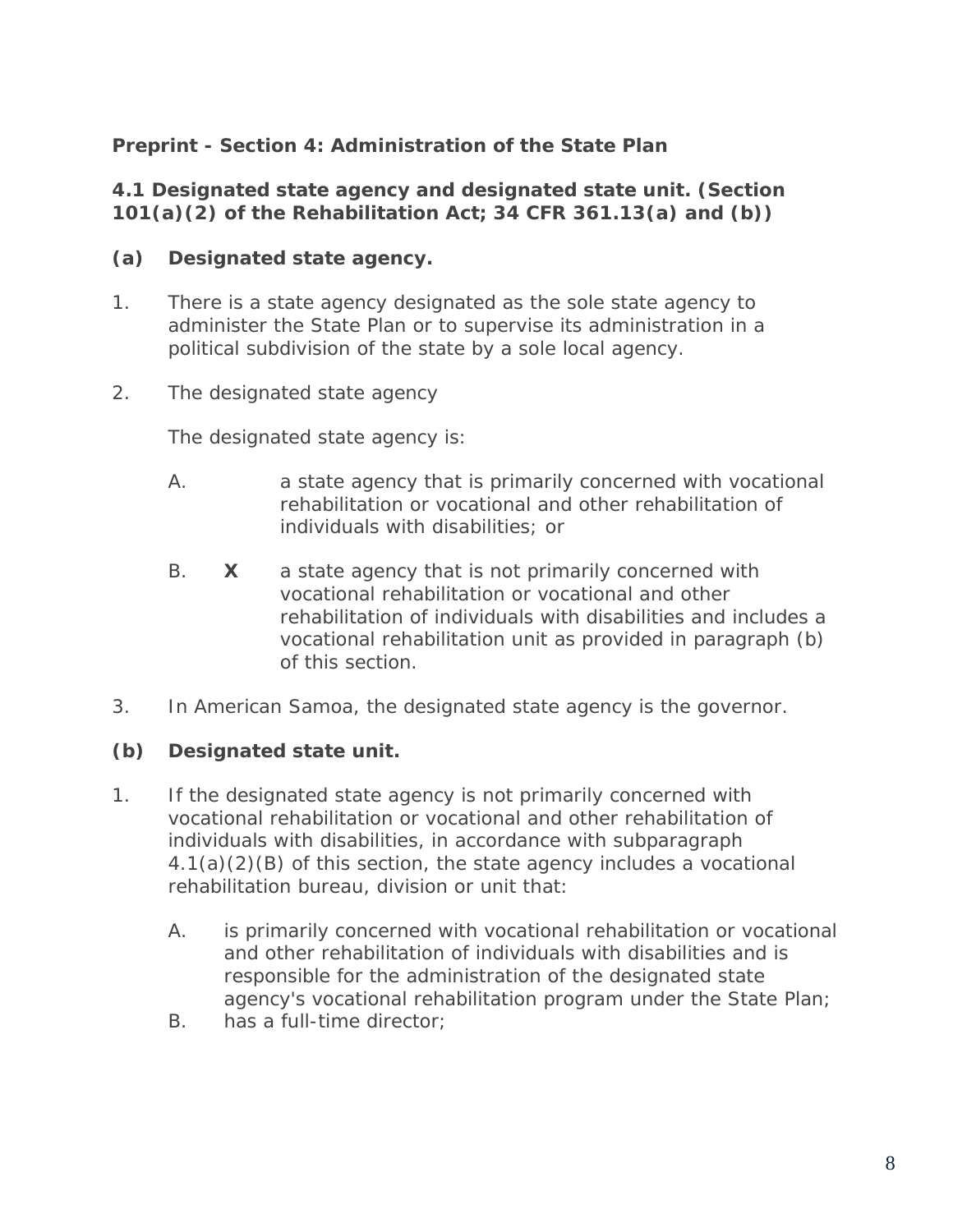- C. has a staff, at least 90 percent of whom are employed full-time on the rehabilitation work of the organizational unit; and
- D. is located at an organizational level and has an organizational status within the designated state agency comparable to that of other major organizational units of the designated state agency.
- 2. The name of the designated state vocational rehabilitation unit is

# **Kansas Rehabilitation Services**

# **4.2 State independent commission or State Rehabilitation Council. (Sections 101(a)(21) and 105 of the Rehabilitation Act; 34 CFR 361.16 and .17)**

The State Plan must contain one of the following assurances.

- (a) The designated state agency is an independent state commission that:
	- 1. is responsible under state law for operating or overseeing the operation of the vocational rehabilitation program in the state and is primarily concerned with the vocational rehabilitation or vocational and other rehabilitation of individuals with disabilities in accordance with subparagraph  $4.1(a)(2)(A)$  of this section.
	- 2. is consumer controlled by persons who:
		- A. are individuals with physical or mental impairments that substantially limit major life activities; and
		- B. represent individuals with a broad range of disabilities, unless the designated state unit under the direction of the commission is the state agency for individuals who are blind;
	- 3. includes family members, advocates or other representatives of individuals with mental impairments; and
	- 4. undertakes the functions set forth in Section 105(c)(4) of the Rehabilitation Act and 34 CFR 361.17(h)(4).

OR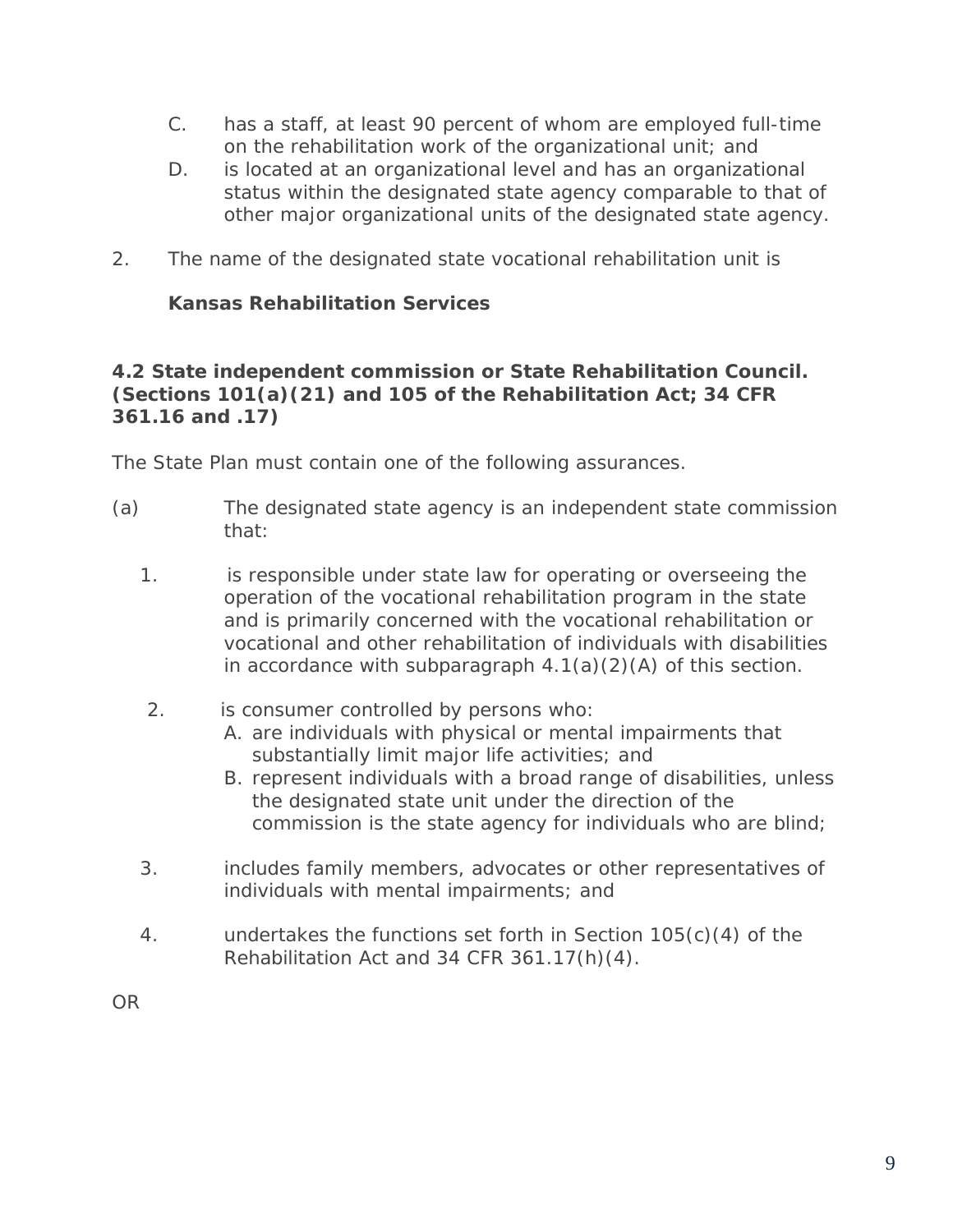- (b) **X** The state has established a State Rehabilitation Council that meets the criteria set forth in Section 105 of the Rehabilitation Act, 34 CFR 361.17 and the designated state unit
	- 1. jointly with the State Rehabilitation Council develops, agrees to and reviews annually state goals and priorities and jointly submits to the commissioner annual reports of progress in accordance with the provisions of Section 101(a)(15) of the Rehabilitation Act, 34 CFR 361.29 and subsection 4.11 of this State Plan;
	- 2. regularly consults with the State Rehabilitation Council regarding the development, implementation and revision of state policies and procedures of general applicability pertaining to the provision of vocational rehabilitation services;
	- 3. includes in the State Plan and in any revision to the State Plan a summary of input provided by the State Rehabilitation Council, including recommendations from the annual report of the council described in Section 105(c)(5) of the Rehabilitation Act and 34 CFR 361.17(h)(5), the review and analysis of consumer satisfaction described in Section 105(c)(4) of the Rehabilitation Act and 34 CFR 361.17(h)(4), and other reports prepared by the council and the response of the designated state unit to the input and recommendations, including explanations for rejecting any input or recommendation; and
	- 4. transmits to the council:
		- A. all plans, reports and other information required under 34 CFR 361 to be submitted to the commissioner;
		- B. all policies and information on all practices and procedures of general applicability provided to or used by rehabilitation personnel in carrying out this State Plan and its supplement; and
		- C. copies of due process hearing decisions issued under 34 CFR 361.57, which are transmitted in such a manner as to ensure that the identity of the participants in the hearings is kept confidential.
- (c) If the designated state unit has a State Rehabilitation Council, Attachment 4.2(c) provides a summary of the input provided by the council consistent with the provisions identified in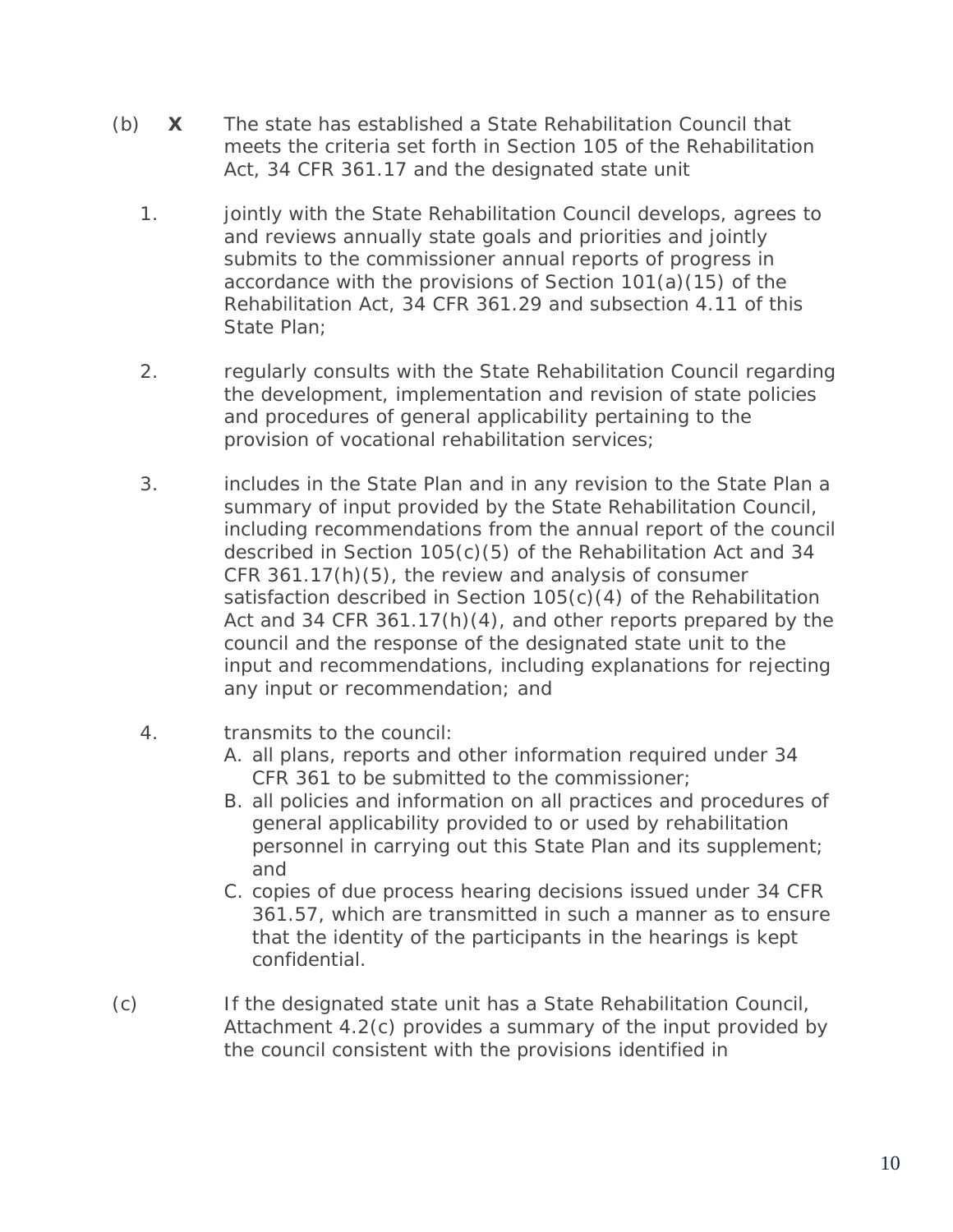subparagraph (b)(3) of this section; the response of the designated state unit to the input and recommendations; and, explanations for the rejection of any input or any recommendation.

# **4.3 Consultations regarding the administration of the State Plan. (Section 101(a)(16)(B) of the Rehabilitation Act; 34 CFR 361.21)**

The designated state agency takes into account, in connection with matters of general policy arising in the administration of the plan and its supplement, the views of:

- (a) individuals and groups of individuals who are recipients of vocational rehabilitation services or, as appropriate, the individuals' representatives;
- (b) personnel working in programs that provide vocational rehabilitation services to individuals with disabilities;
- (c) providers of vocational rehabilitation services to individuals with disabilities;
- (d) the director of the Client Assistance Program; and
- (e) the State Rehabilitation Council, if the state has a council.

# **4.4 Nonfederal share. (Sections 7(14) and 101(a)(3) of the Rehabilitation Act; 34 CFR 80.24 and 361.60)**

The nonfederal share of the cost of carrying out this State Plan is 21.3 percent and is provided through the financial participation by the state or, if the state elects, by the state and local agencies.

# **4.5 Local administration. (Sections 7(24) and 101(a)(2)(A) of the Rehabilitation Act; 34 CFR 361.5(b)(47) and .15)**

**No** The State Plan provides for the administration of the plan by a local agency.

If "Yes", the designated state agency:

(a) ensures that each local agency is under the supervision of the designated state unit with the sole local agency, as that term is defined in Section 7(24) of the Rehabilitation Act and 34 CFR 361.5(b)(47), responsible for the administration of the vocational rehabilitation program within the political subdivision that it serves; and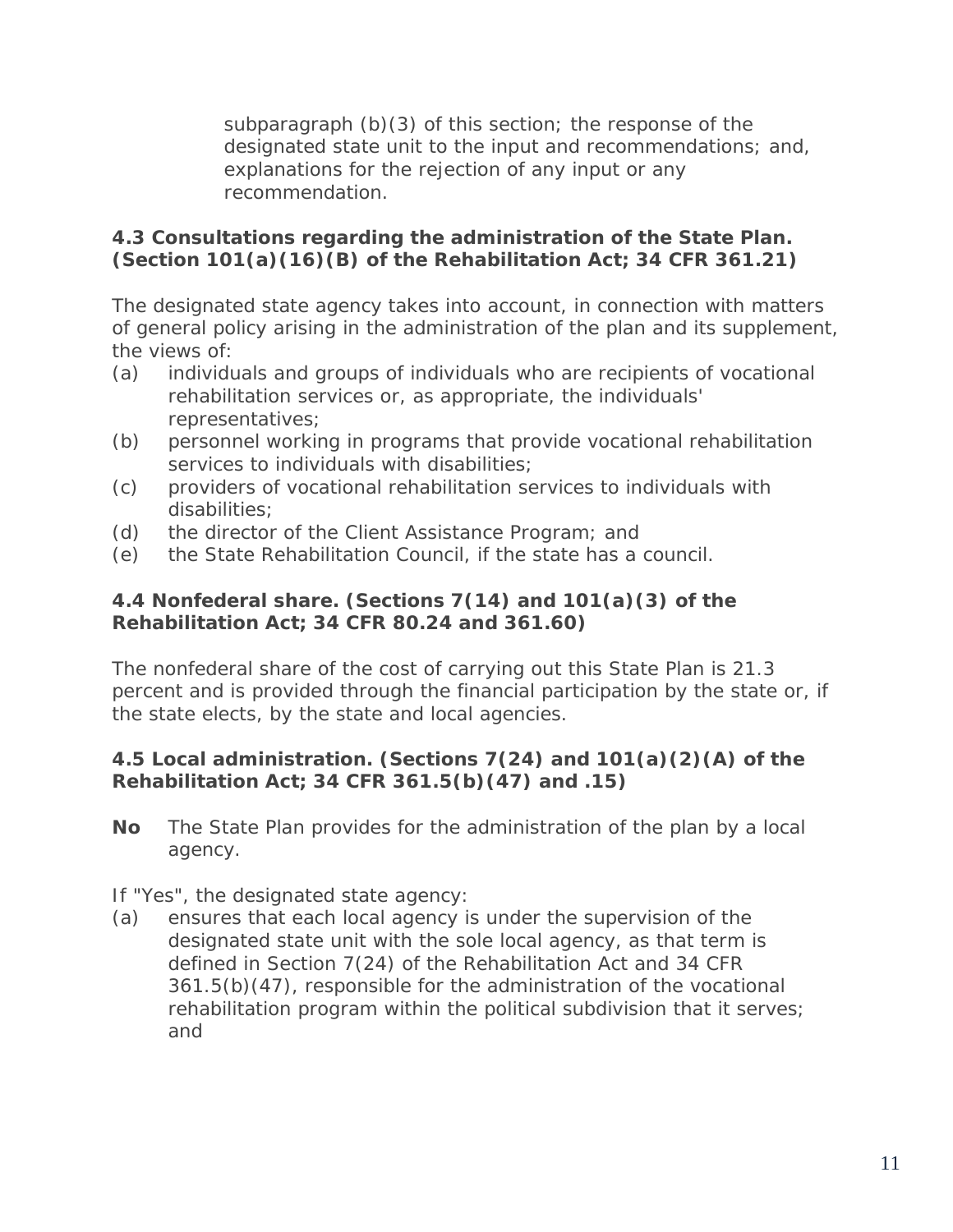(b) develops methods that each local agency will use to administer the vocational rehabilitation program in accordance with the State Plan.

# **4.6 Shared funding and administration of joint programs. (Section 101(a)(2)(A)(ii) of the Rehabilitation Act; 34 CFR 361.27)**

**No** The State Plan provides for the state agency to share funding and administrative responsibility with another state agency or local public agency to carry out a joint program to provide services to individuals with disabilities.

If "Yes", the designated state agency submits to the commissioner for approval a plan that describes its shared funding and administrative arrangement. The plan must include:

- (a) a description of the nature and scope of the joint program;
- (b) the services to be provided under the joint program;
- (c) the respective roles of each participating agency in the administration and provision of services; and
- (d) the share of the costs to be assumed by each agency.

# **4.7 Statewideness and waivers of statewideness. (Section 101(a)(4) of the Rehabilitation Act; 34 CFR 361.25, .26, and .60(b)(3)(i) and (ii))**

#### **No This agency is requesting a waiver of statewideness.**

- (a) **X** Services provided under the State Plan are available in all political subdivisions of the state.
- (b) The state unit may provide services in one or more political subdivisions of the state that increase services or expand the scope of services that are available statewide under this State Plan if the:
	- 1. nonfederal share of the cost of these services is met from funds provided by a local public agency, including funds contributed to a local public agency by a private agency, organization or individual;
	- 2. services are likely to promote the vocational rehabilitation of substantially larger numbers of individuals with disabilities or of individuals with disabilities with particular types of impairments; and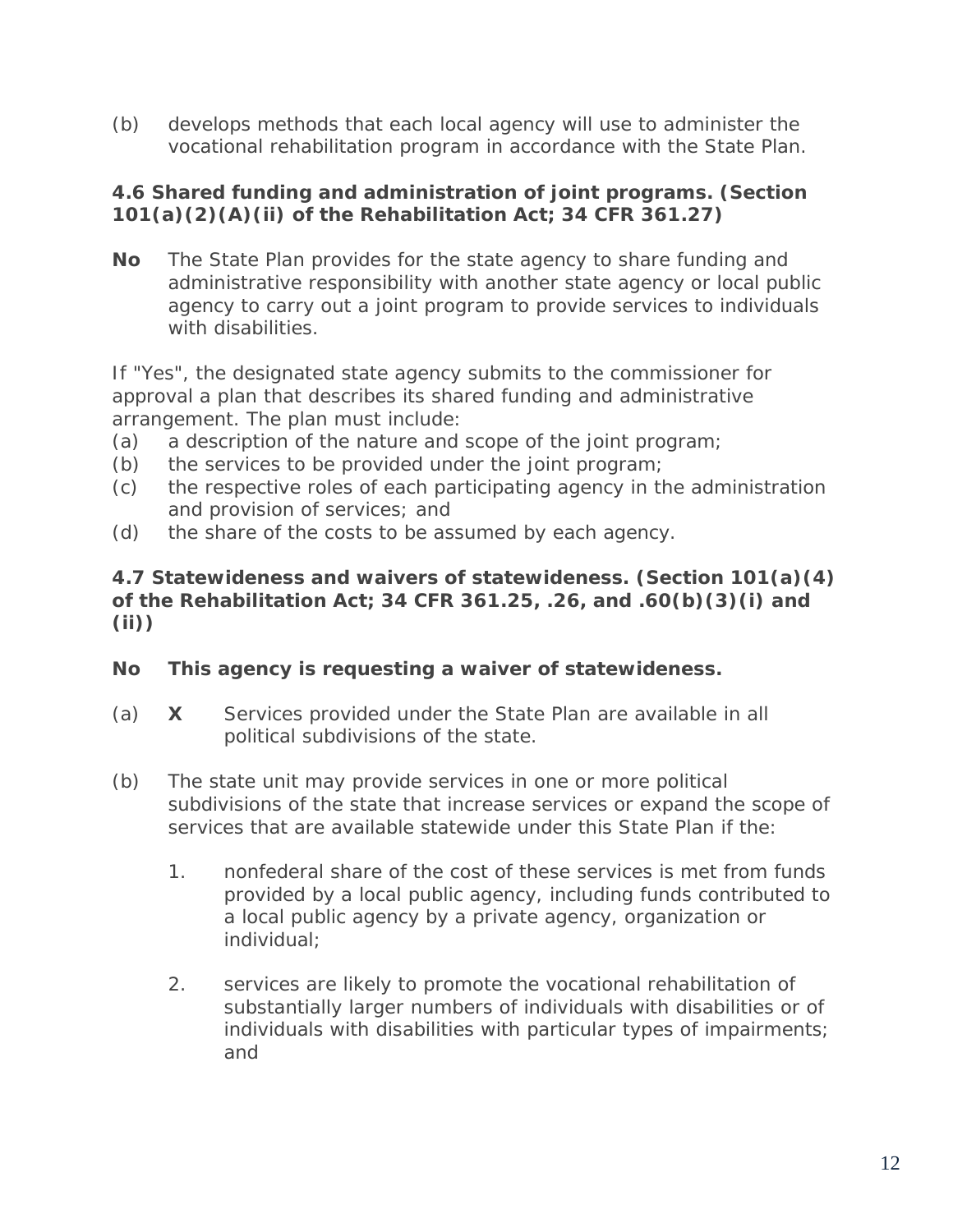- 3. state, for purposes other than the establishment of a community rehabilitation program or the construction of a particular facility for community rehabilitation program purposes, requests in Attachment 4.7(b)(3) a waiver of the statewideness requirement in accordance with the following requirements:
	- A. identification of the types of services to be provided;
	- B. written assurance from the local public agency that it will make available to the state unit the nonfederal share of funds;
	- C. written assurance that state unit approval will be obtained for each proposed service before it is put into effect; and
	- D. written assurance that all other State Plan requirements, including a state's order of selection, will apply to all services approved under the waiver.
- (c) Contributions, consistent with the requirements of 34 CFR 361.60(b)(3)(ii), by private entities of earmarked funds for particular geographic areas within the state may be used as part of the nonfederal share without the state requesting a waiver of the statewideness requirement provided that the state notifies the commissioner that it cannot provide the full nonfederal share without using the earmarked funds.

# **4.8 Cooperation, collaboration and coordination. (Sections 101(a)(11), (24)(B), and 625(b)(4) and (5) of the Rehabilitation Act; 34 CFR 361.22, .23, .24, and .31, and 363.11(e))**

(a) Cooperative agreements with other components of statewide work force investment system.

The designated state agency or the designated state unit has cooperative agreements with other entities that are components of the statewide work force investment system and replicates those agreements at the local level between individual offices of the designated state unit and local entities carrying out the One-Stop service delivery system or other activities through the statewide work force investment system.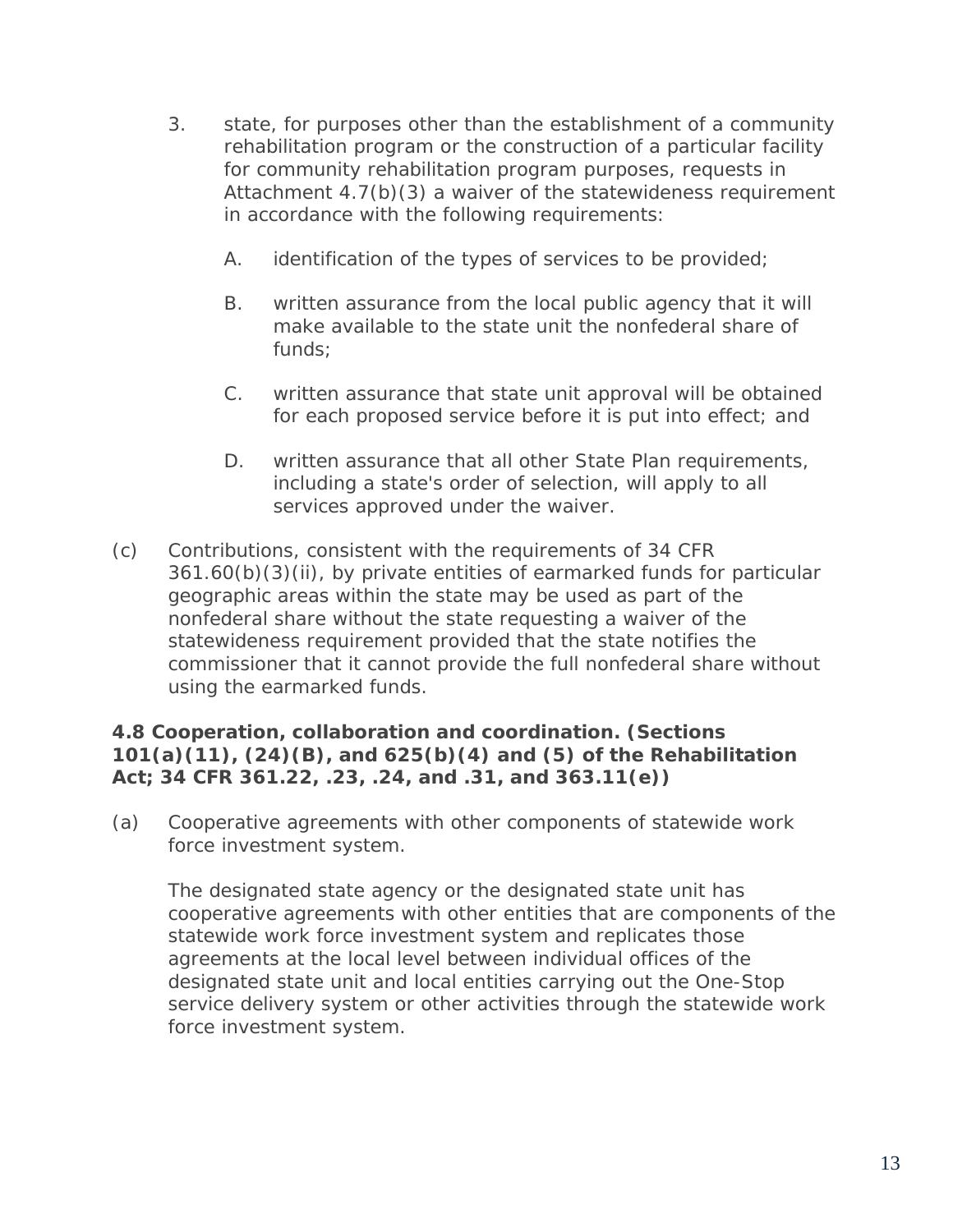- (b) Cooperation and coordination with other agencies and entities. Attachment 4.8(b) (1)-(4) describes the designated state agency's:
	- 1. cooperation with and use of the services and facilities of the federal, state, and local agencies and programs, including programs carried out by the undersecretary for Rural Development of the United States Department of Agriculture and state use contracting programs, to the extent that those agencies and programs are not carrying out activities through the statewide work force investment system;
	- 2. coordination, in accordance with the requirements of paragraph 4.8(c) of this section, with education officials to facilitate the transition of students with disabilities from school to the receipt of vocational rehabilitation services;
	- 3. establishment of cooperative agreements with private nonprofit vocational rehabilitation service providers, in accordance with the requirements of paragraph 5.10(b) of the State Plan; and,
	- 4. efforts to identify and make arrangements, including entering into cooperative agreements, with other state agencies and entities with respect to the provision of supported employment and extended services for individuals with the most significant disabilities, in accordance with the requirements of subsection 6.5 of the supplement to this State Plan.
- (c) Coordination with education officials.
	- 1. Attachment 4.8(b)(2) describes the plans, policies and procedures for coordination between the designated state agency and education officials responsible for the public education of students with disabilities that are designed to facilitate the transition of the students who are individuals with disabilities from the receipt of educational services in school to the receipt of vocational rehabilitation services under the responsibility of the designated state agency.
	- 2. The State Plan description must:
		- A. provide for the development and approval of an individualized plan for employment in accordance with 34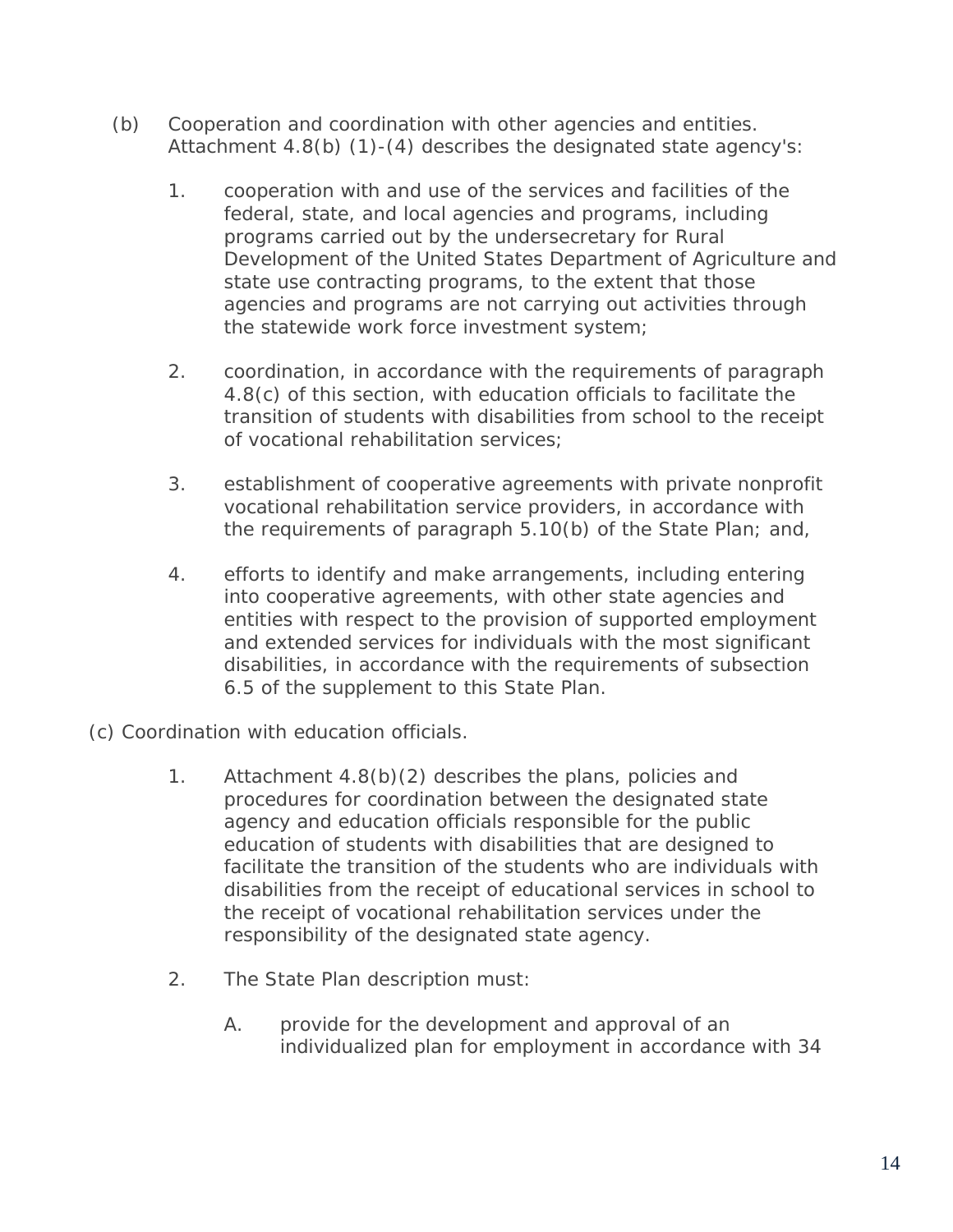CFR 361.45 as early as possible during the transition planning process but, at the latest, before each student determined to be eligible for vocational rehabilitation services leaves the school setting or if the designated state unit is operating on an order of selection before each eligible student able to be served under the order leaves the school setting; and

- B. include information on a formal interagency agreement with the state educational agency that, at a minimum, provides for:
	- i. consultation and technical assistance to assist educational agencies in planning for the transition of students with disabilities from school to postschool activities, including vocational rehabilitation services;
	- ii. transition planning by personnel of the designated state agency and the educational agency for students with disabilities that facilitates the development and completion of their individualized education programs under Section 614(d) of the Individuals with Disabilities Education Act;
	- iii. roles and responsibilities, including financial responsibilities, of each agency, including provisions for determining state lead agencies and qualified personnel responsible for transition services; and
	- iv. procedures for outreach to students with disabilities as early as possible during the transition planning process and identification of students with disabilities who need transition services.
- (d) Coordination with statewide independent living council and independent living centers. The designated state unit, the Statewide Independent Living Council established under Section 705 of the Rehabilitation Act and 34 CFR 364, and the independent living centers described in Part C of Title VII of the Rehabilitation Act and 34 CFR 366 have developed working relationships and coordinate their activities.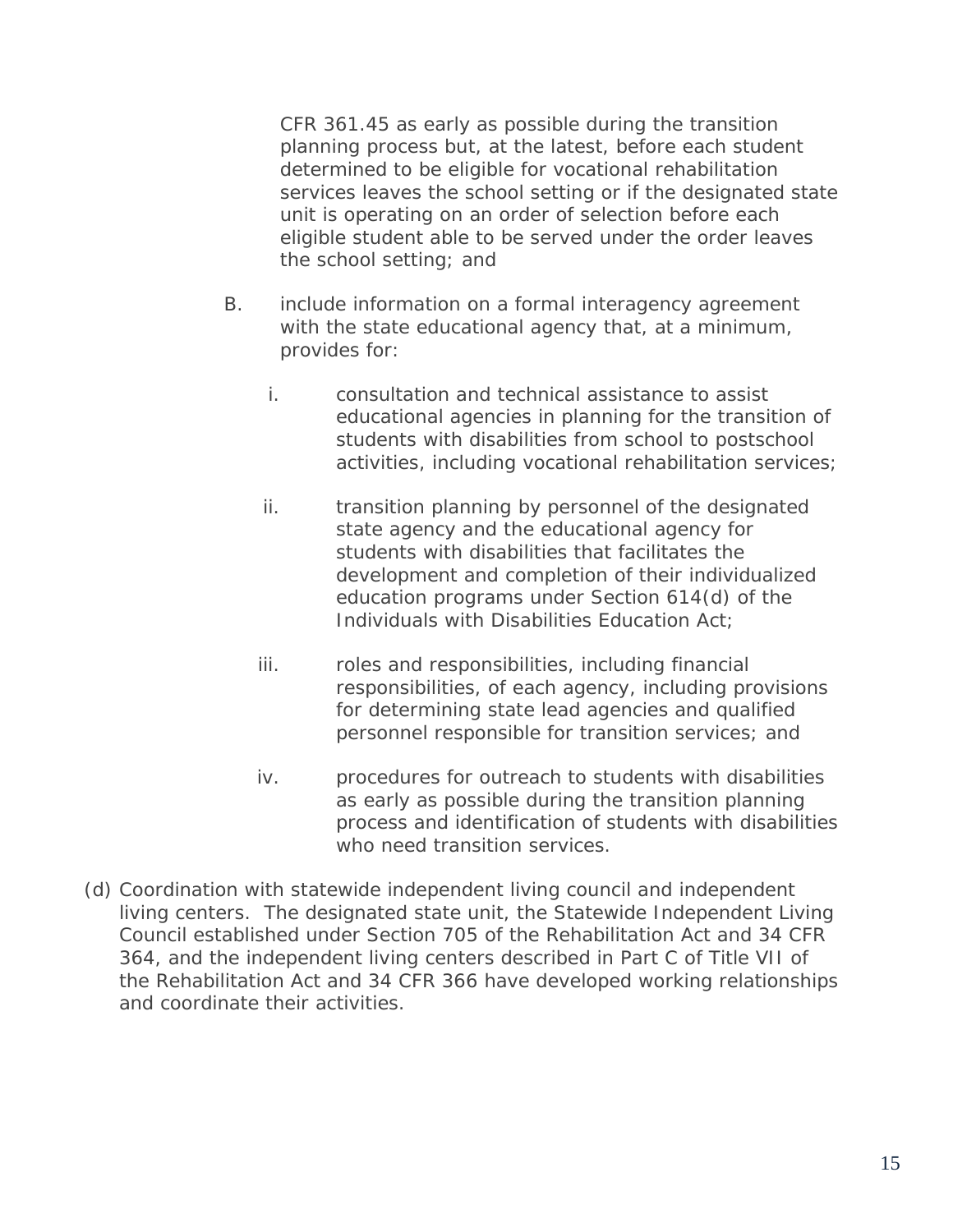- (e) Cooperative agreement with recipients of grants for services to American Indians.
	- 1. **Yes** There is in the state a recipient(s) of a grant under Part C of Title I of the Rehabilitation Act for the provision of vocational rehabilitation services for American Indians who are individuals with disabilities residing on or near federal and state reservations.
	- 2. If "Yes", the designated state agency has entered into a formal cooperative agreement that meets the following requirements with each grant recipient in the state that receives funds under Part C of Title I of the Rehabilitation Act:
		- A. strategies for interagency referral and information sharing that will assist in eligibility determinations and the development of individualized plans for employment;
		- B. procedures for ensuring that American Indians who are individuals with disabilities and are living near a reservation or tribal service area are provided vocational rehabilitation services; and
		- C. provisions for sharing resources in cooperative studies and assessments, joint training activities, and other collaborative activities designed to improve the provision of services to American Indians who are individuals with disabilities.

# **4.9 Methods of administration. (Section 101(a)(6) of the Rehabilitation Act; 34 CFR 361.12, .19 and .51(a) and (b))**

(a) In general.

The state agency employs methods of administration, including procedures to ensure accurate data collection and financial accountability, found by the commissioner to be necessary for the proper and efficient administration of the plan and for carrying out all the functions for which the state is responsible under the plan and 34 CFR 361.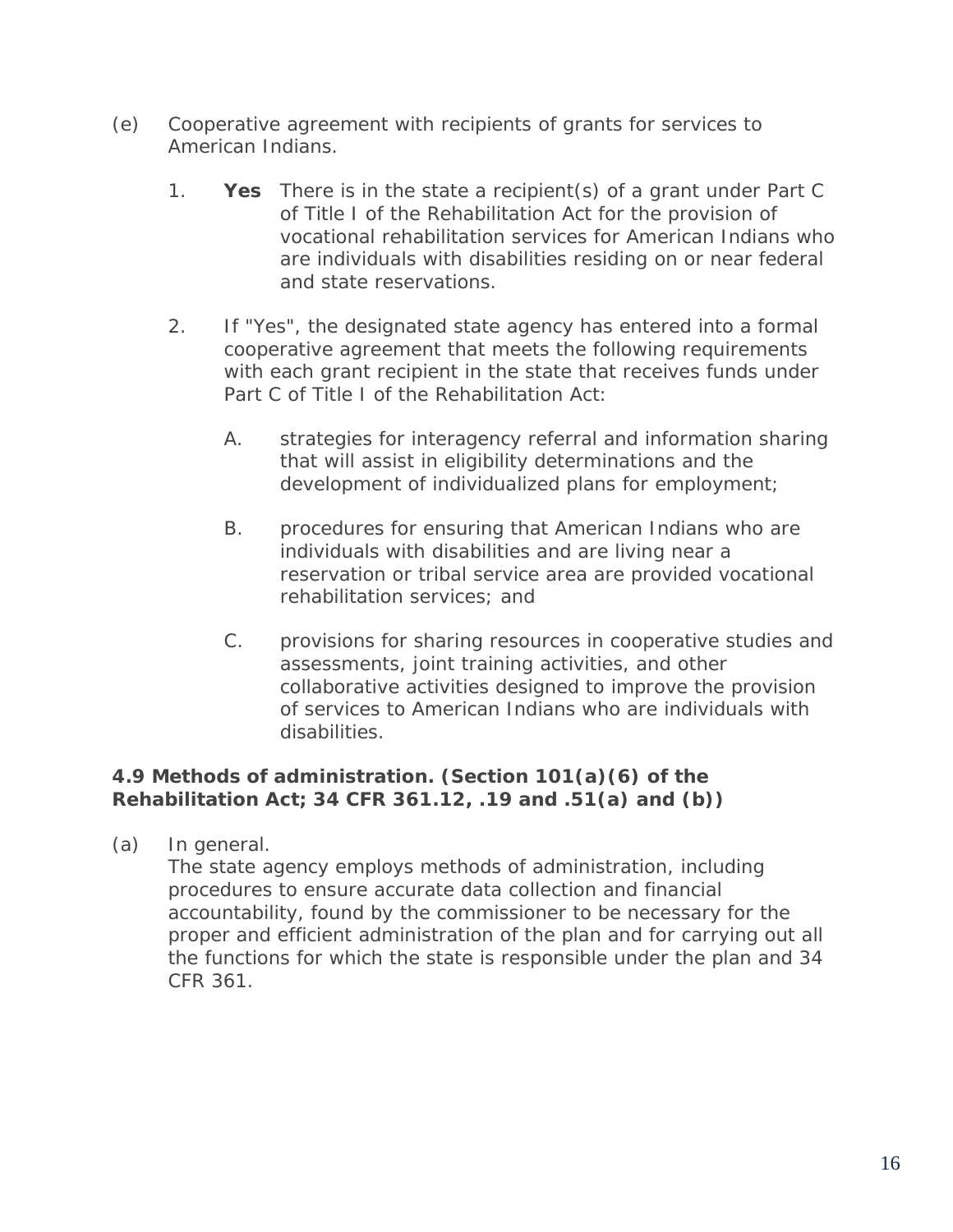(b) Employment of individuals with disabilities.

The designated state agency and entities carrying out community rehabilitation programs in the state, who are in receipt of assistance under Part B, of Title I of the Rehabilitation Act and this State Plan, take affirmative action to employ and advance in employment qualified individuals with disabilities covered under and on the same terms and conditions as set forth in Section 503 of the Rehabilitation Act.

(c) Facilities.

Any facility used in connection with the delivery of services assisted under this State Plan meets program accessibility requirements consistent with the provisions, as applicable, of the Architectural Barriers Rehabilitation Act of 1968, Section 504 of the Rehabilitation Act, the Americans with Disabilities Act of 1990 and the regulations implementing these laws.

## **4.10 Comprehensive system of personnel development. (Section 101(a)(7) of the Rehabilitation Act; 34 CFR 361.18)**

Attachment 4.10 describes the designated state agency's procedures and activities to establish and maintain a comprehensive system of personnel development designed to ensure an adequate supply of qualified state rehabilitation professional and paraprofessional personnel for the designated state unit. The description includes the following:

- (a) Data system on personnel and personnel development. Development and maintenance of a system for collecting and analyzing on an annual basis data on qualified personnel needs and personnel development with respect to:
	- 1. Qualified personnel needs.
		- A. The number of personnel who are employed by the state agency in the provision of vocational rehabilitation services in relation to the number of individuals served, broken down by personnel category;
		- B. The number of personnel currently needed by the state agency to provide vocational rehabilitation services, broken down by personnel category; and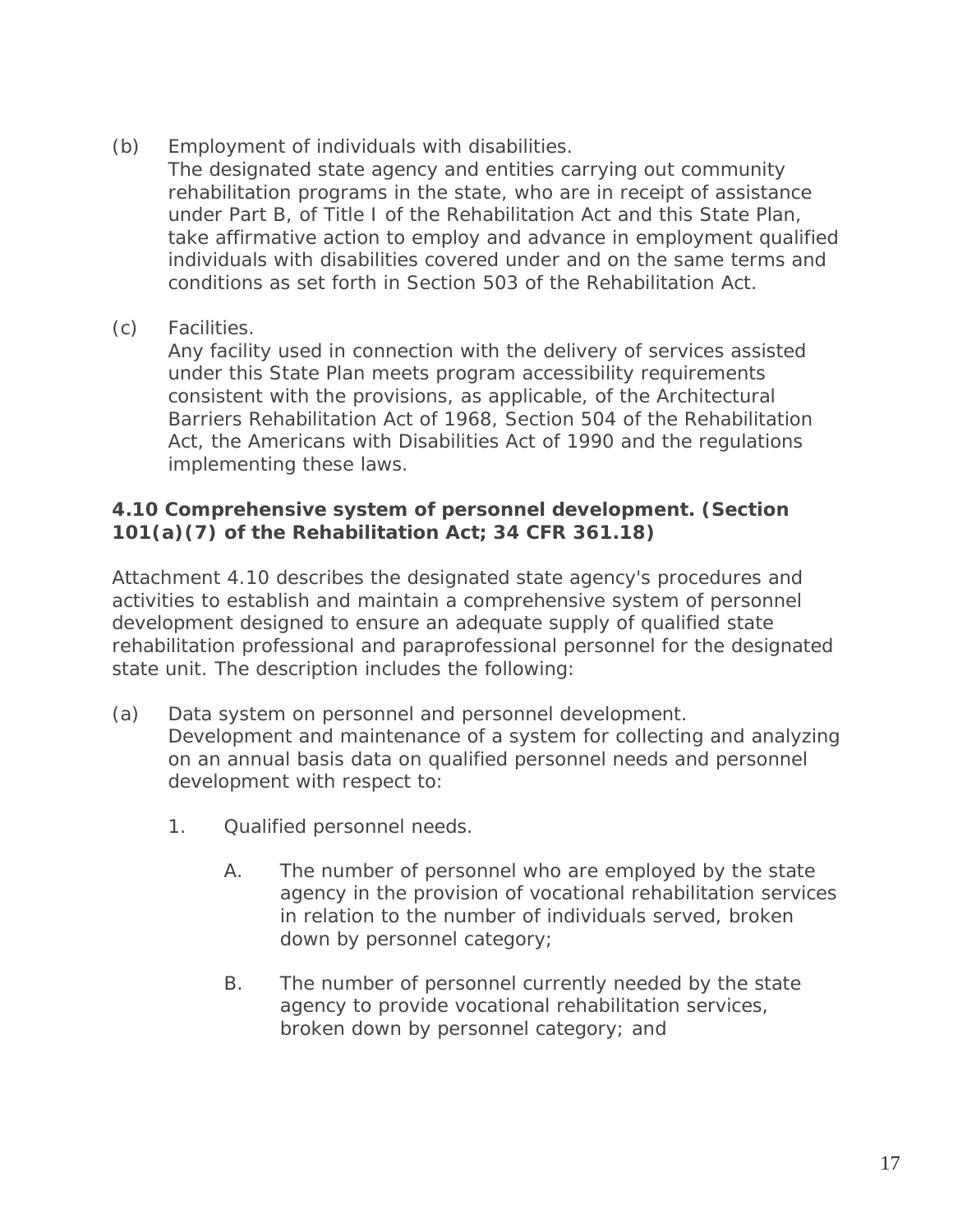- C. Projections of the number of personnel, broken down by personnel category, who will be needed by the state agency to provide vocational rehabilitation services in the state in five years based on projections of the number of individuals to be served, including individuals with significant disabilities, the number of personnel expected to retire or leave the field, and other relevant factors.
- 2. Personnel development.
	- A. A list of the institutions of higher education in the state that are preparing vocational rehabilitation professionals, by type of program;
	- B. The number of students enrolled at each of those institutions, broken down by type of program; and
	- C. The number of students who graduated during the prior year from each of those institutions with certification or licensure, or with the credentials for certification or licensure, broken down by the personnel category for which they have received, or have the credentials to receive, certification or licensure.
- (b) Plan for recruitment, preparation and retention of qualified personnel. Development, updating on an annual basis, and implementation of a plan to address the current and projected needs for qualified personnel based on the data collection and analysis system described in paragraph (a) of this subsection and that provides for the coordination and facilitation of efforts between the designated state unit and institutions of higher education and professional associations to recruit, prepare and retain personnel who are qualified in accordance with paragraph (c) of this subsection, including personnel from minority backgrounds and personnel who are individuals with disabilities.
- (c) Personnel standards. Policies and procedures for the establishment and maintenance of personnel standards to ensure that designated state unit professional and paraprofessional personnel are appropriately and adequately prepared and trained, including: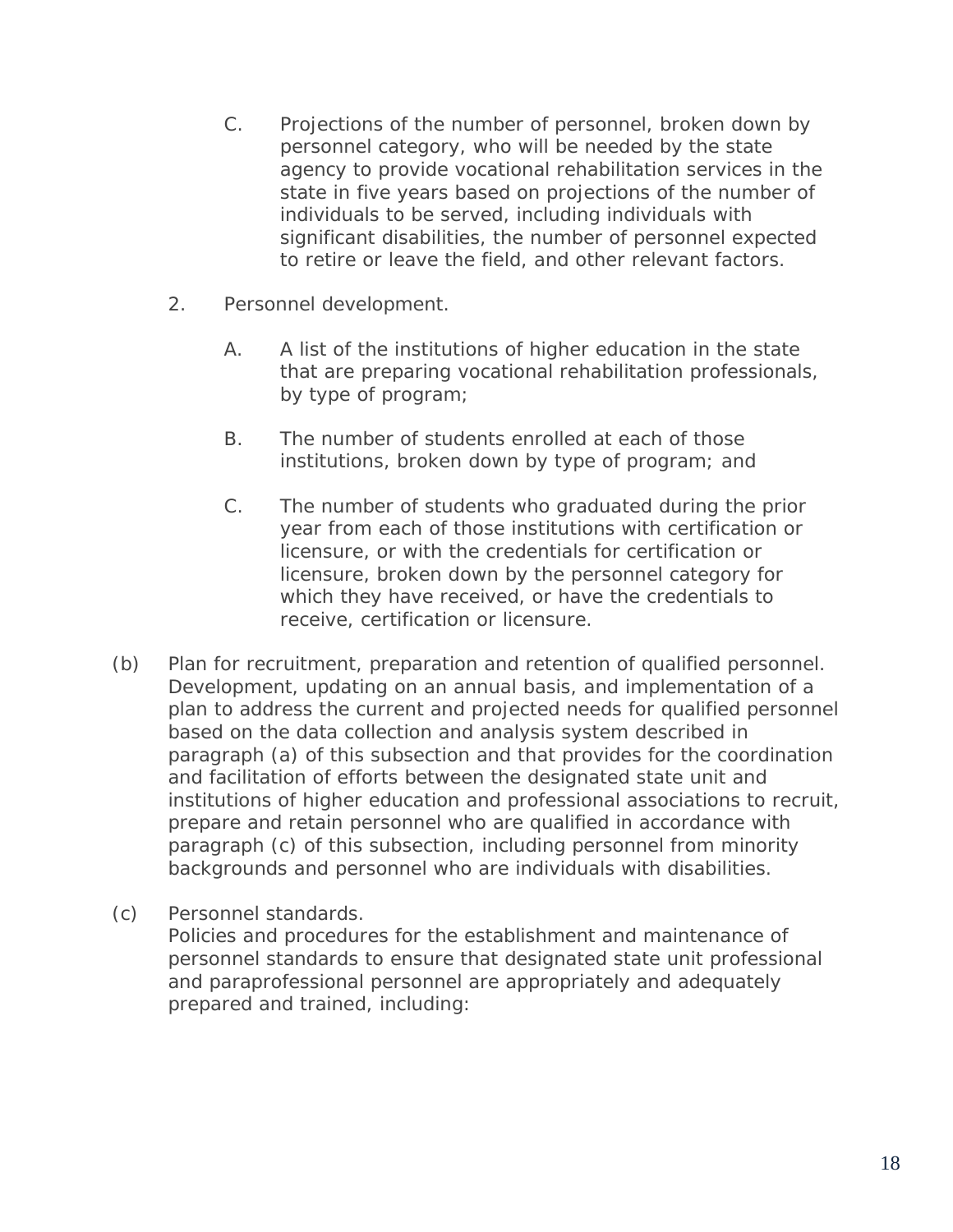- 1. standards that are consistent with any national- or stateapproved or recognized certification, licensing, registration, or, in the absence of these requirements, other comparable requirements (including state personnel requirements) that apply to the profession or discipline in which such personnel are providing vocational rehabilitation services.
- 2. To the extent that existing standards are not based on the highest requirements in the state applicable to a particular profession or discipline, the steps the state is currently taking and the steps the state plans to take in accordance with the written plan to retrain or hire personnel within the designated state unit to meet standards that are based on the highest requirements in the state, including measures to notify designated state unit personnel, the institutions of higher education identified in subparagraph (a)(2), and other public agencies of these steps and the time lines for taking each step.
- 3. The written plan required by subparagraph (c)(2) describes the following:
	- A. specific strategies for retraining, recruiting and hiring personnel;
	- B. the specific time period by which all state unit personnel will meet the standards required by subparagraph  $(c)(1)$ ;
	- C. procedures for evaluating the designated state unit's progress in hiring or retraining personnel to meet applicable personnel standards within the established time period; and
	- D. the identification of initial minimum qualifications that the designated state unit will require of newly hired personnel when the state unit is unable to hire new personnel who meet the established personnel standards and the identification of a plan for training such individuals to meet the applicable standards within the time period established for all state unit personnel to meet the established personnel standards.

(d) Staff development.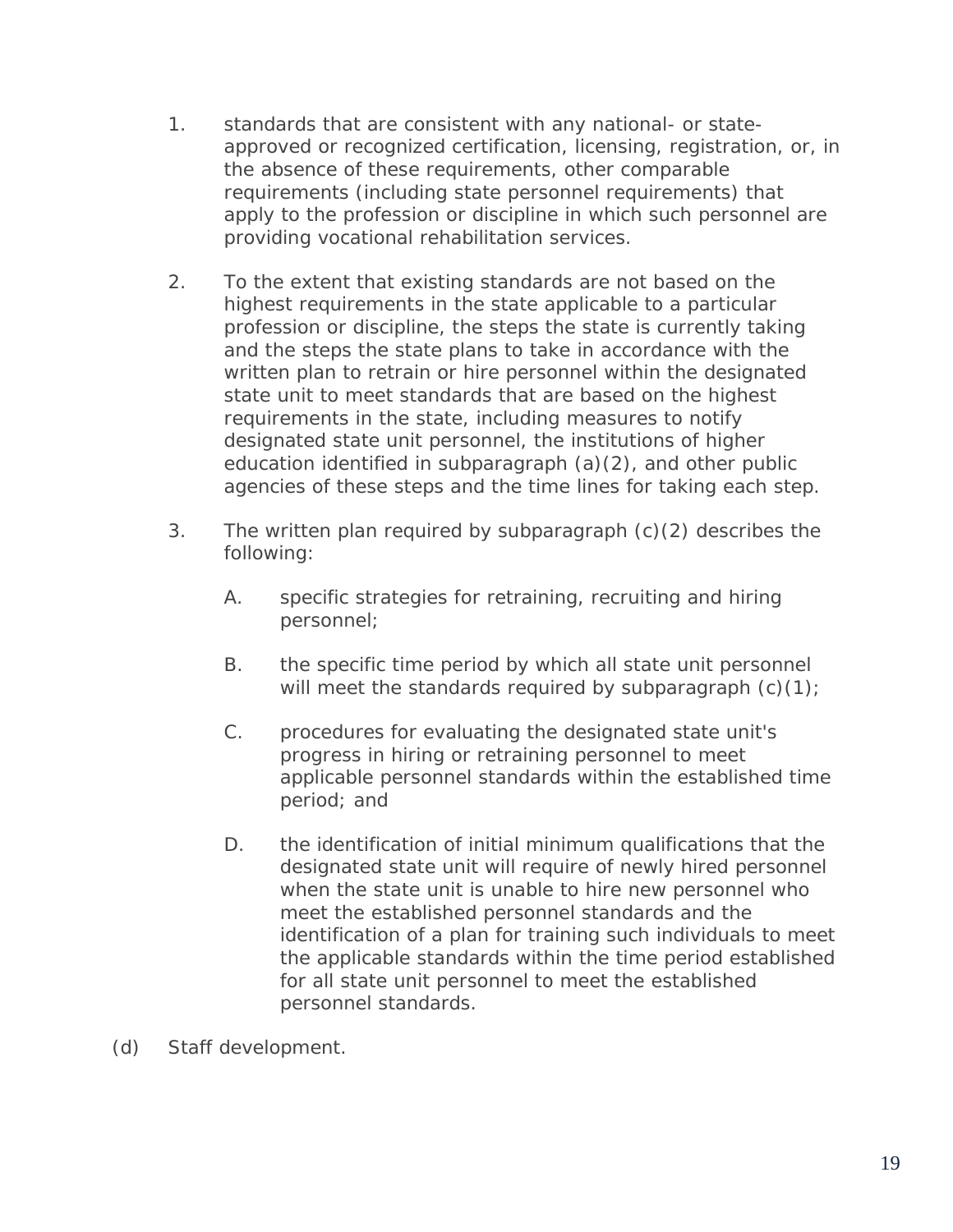Policies, procedures and activities to ensure that all personnel employed by the designated state unit receive appropriate and adequate training. The narrative describes the following:

- 1. A system of staff development for professionals and paraprofessionals within the designated state unit, particularly with respect to assessment, vocational counseling, job placement and rehabilitation technology.
- 2. Procedures for the acquisition and dissemination to designated state unit professionals and paraprofessionals significant knowledge from research and other sources.
- (e) Personnel to address individual communication needs. Availability of personnel within the designated state unit or obtaining the services of other individuals who are able to communicate in the native language of applicants or eligible individuals who have limited English speaking ability or in appropriate modes of communication with applicants or eligible individuals.
- (f) Coordination of personnel development under the Individuals with Disabilities Education Act. Procedures and activities to coordinate the designated state unit's comprehensive system of personnel development with personnel development under the Individuals with Disabilities Education Act.

## **4.11. Statewide assessment; annual estimates; annual state goals and priorities; strategies; and progress reports.**

(Sections  $101(a)(15)$ ,  $105(c)(2)$  and  $625(b)(2)$  of the Rehabilitation Act; 34 CFR 361.17(h)(2), .29, and 363.11(b))

- (a) Comprehensive statewide assessment.
	- 1. Attachment 4.11(a) documents the results of a comprehensive, statewide assessment, jointly conducted every three years by the designated state unit and the State Rehabilitation Council (if the state has such a council). The assessment describes:
		- A. the rehabilitation needs of individuals with disabilities residing within the state, particularly the vocational rehabilitation services needs of: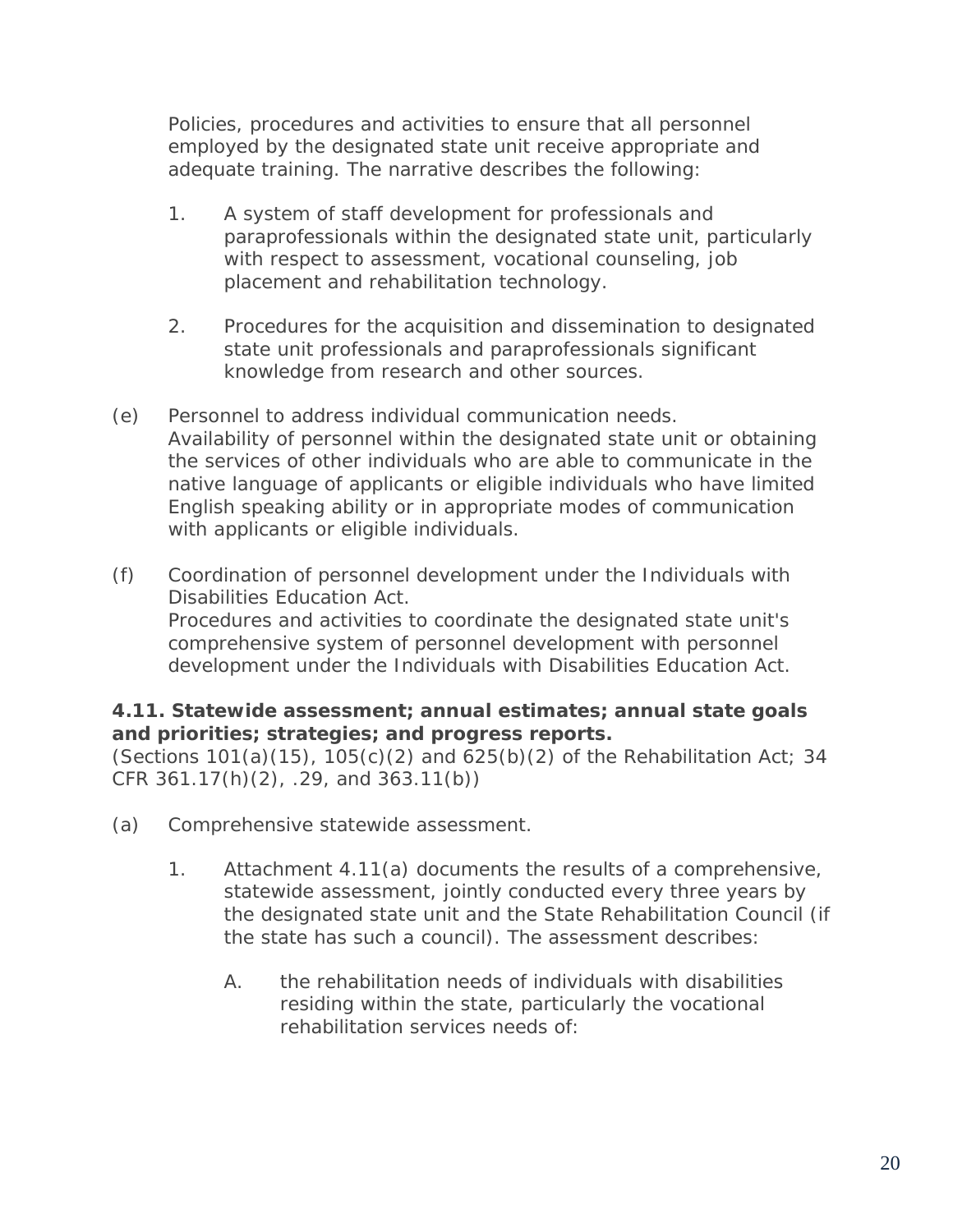- i. individuals with the most significant disabilities, including their need for supported employment services;
- ii. individuals with disabilities who are minorities and individuals with disabilities who have been unserved or underserved by the vocational rehabilitation program carried out under this State Plan; and
- iii. individuals with disabilities served through other components of the statewide work force investment system.
- B. The need to establish, develop or improve community rehabilitation programs within the state.
- 2. For any year in which the state updates the assessments, the designated state unit submits to the commissioner a report containing information regarding updates to the assessments.
- (b) Annual estimates. Attachment 4.11(b) identifies on an annual basis state estimates of the:
	- 1. number of individuals in the state who are eligible for services under the plan;
	- 2. number of eligible individuals who will receive services provided with funds provided under Part B of Title I of the Rehabilitation Act and under Part B of Title VI of the Rehabilitation Act, including, if the designated state agency uses an order of selection in accordance with subparagraph 5.3(b)(2) of this State Plan, estimates of the number of individuals to be served under each priority category within the order; and
	- 3. costs of the services described in subparagraph (b)(1), including, if the designated state agency uses an order of selection, the service costs for each priority category within the order.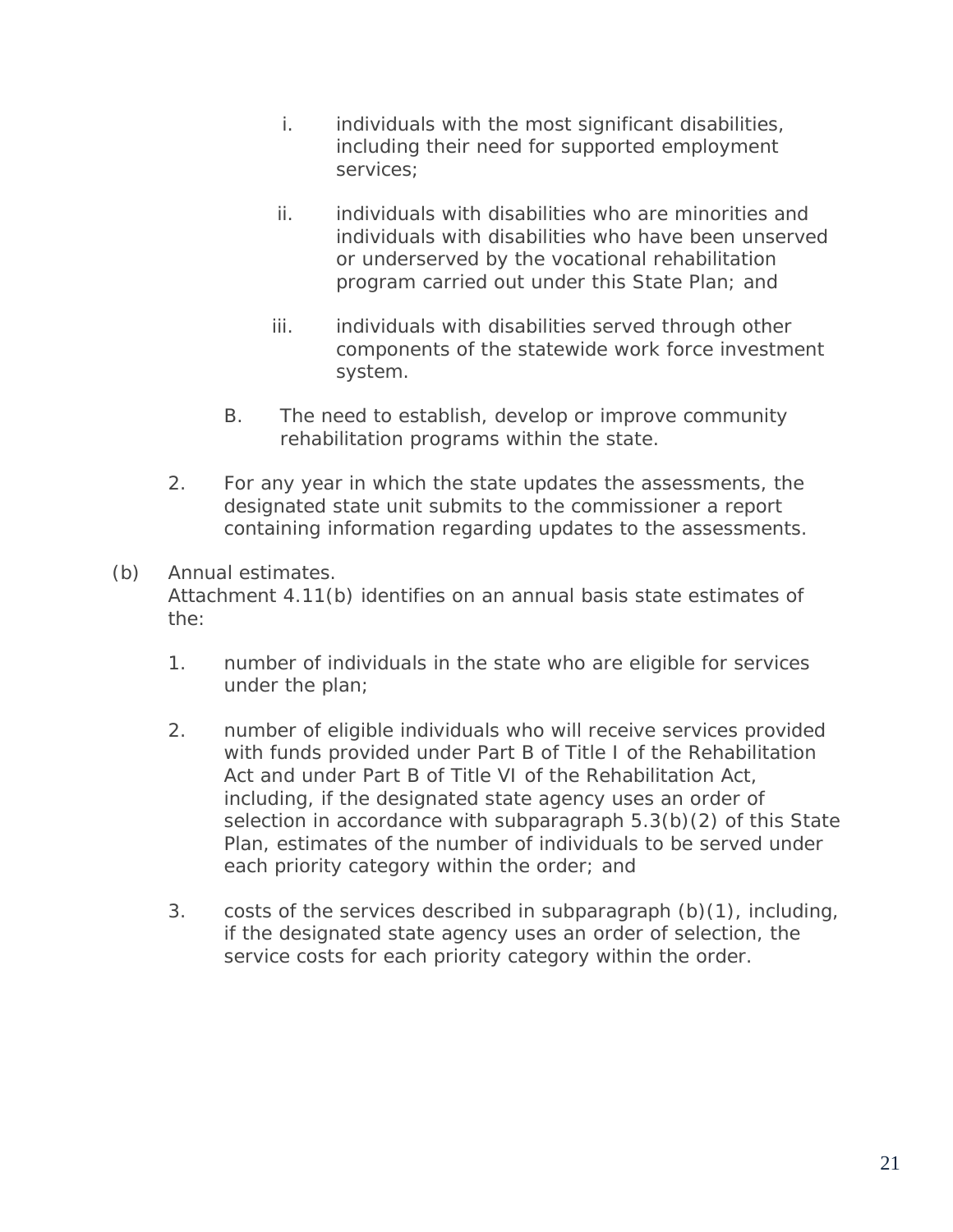- (c) Goals and priorities.
	- 1. Attachment 4.11(c)(1) identifies the goals and priorities of the state that are jointly developed or revised, as applicable, with and agreed to by the State Rehabilitation Council, if the agency has a council, in carrying out the vocational rehabilitation and supported employment programs.
	- 2. The designated state agency submits to the commissioner a report containing information regarding any revisions in the goals and priorities for any year the state revises the goals and priorities.
	- 3. Order of selection.

If the state agency implements an order of selection, consistent with subparagraph 5.3(b)(2) of the State Plan, Attachment  $4.11(c)(3)$ :

- A. shows the order to be followed in selecting eligible individuals to be provided vocational rehabilitation services;
- B. provides a justification for the order; and
- C. identifies the service and outcome goals, and the time within which these goals may be achieved for individuals in each priority category within the order.
- 4. Goals and plans for distribution of Title VI, Part B, funds. Attachment 4.11(c)(4) specifies, consistent with subsection 6.4 of the State Plan supplement, the state's goals and priorities with respect to the distribution of funds received under Section 622 of the Rehabilitation Act for the provision of supported employment services.
- (d) Strategies.
	- 1. Attachment 4.11(d) describes the strategies, including:
		- A. the methods to be used to expand and improve services to individuals with disabilities, including how a broad range of assistive technology services and assistive technology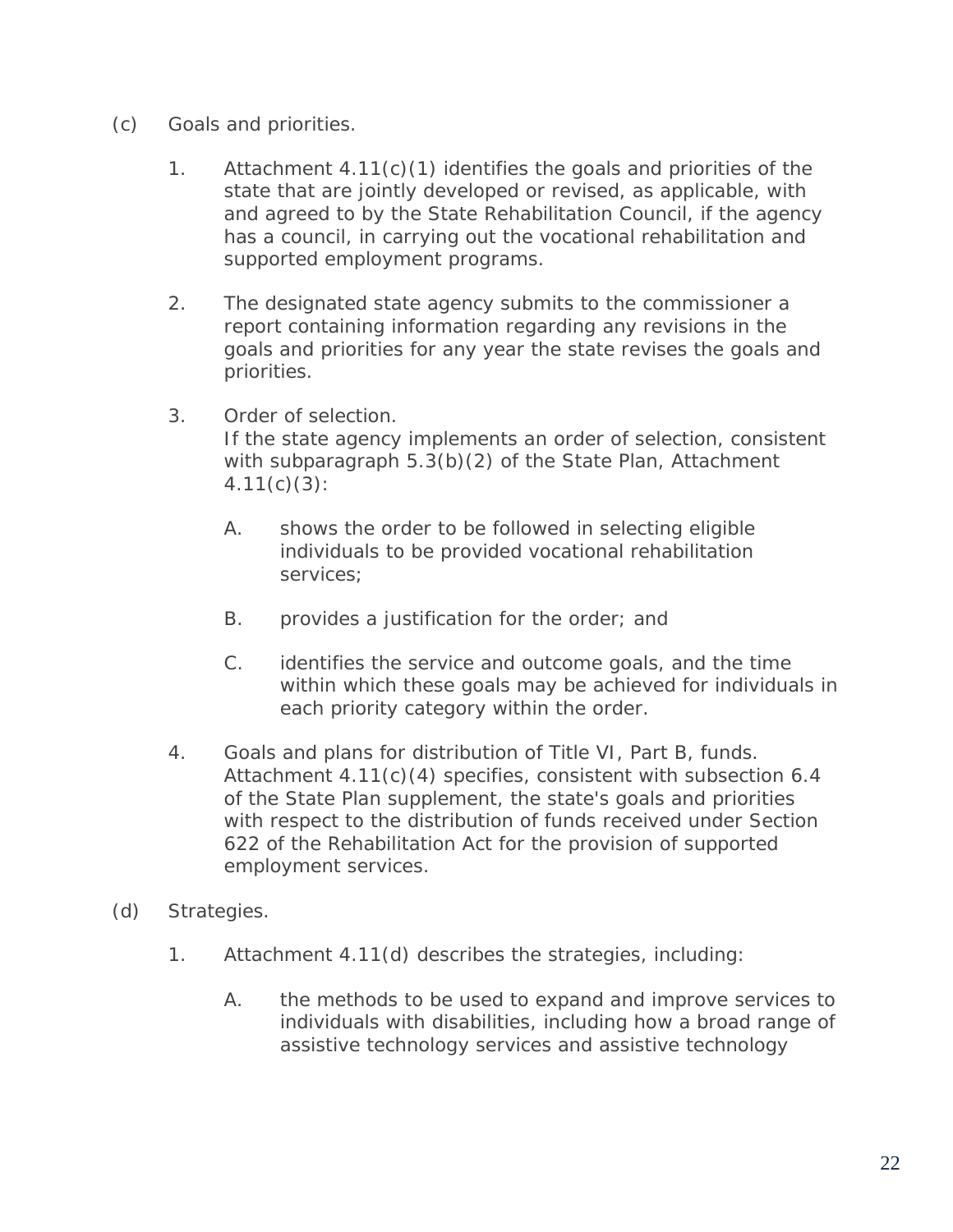devices will be provided to those individuals at each stage of the rehabilitation process and how those services and devices will be provided to individuals with disabilities on a statewide basis;

- B. outreach procedures to identify and serve individuals with disabilities who are minorities, including those with the most significant disabilities in accordance with subsection 6.6 of the State Plan supplement, and individuals with disabilities who have been unserved or underserved by the vocational rehabilitation program;
- C. as applicable, the plan of the state for establishing, developing or improving community rehabilitation programs;
- D. strategies to improve the performance of the state with respect to the evaluation standards and performance indicators established pursuant to Section 106 of the Rehabilitation Act; and
- E. strategies for assisting other components of the statewide work force investment system in assisting individuals with disabilities.
- 2. Attachment 4.11 (d) describes how the designated state agency uses these strategies to:
	- A. address the needs identified in the assessment conducted under paragraph 4.11(a) and achieve the goals and priorities identified in the State Plan attachments under paragraph 4.11(c);
	- B. support the innovation and expansion activities identified in subparagraph  $4.12(a)(1)$  and  $(2)$  of the plan; and
	- C. overcome identified barriers relating to equitable access to and participation of individuals with disabilities in the State Vocational Rehabilitation Services Program and State Supported Employment Services Program.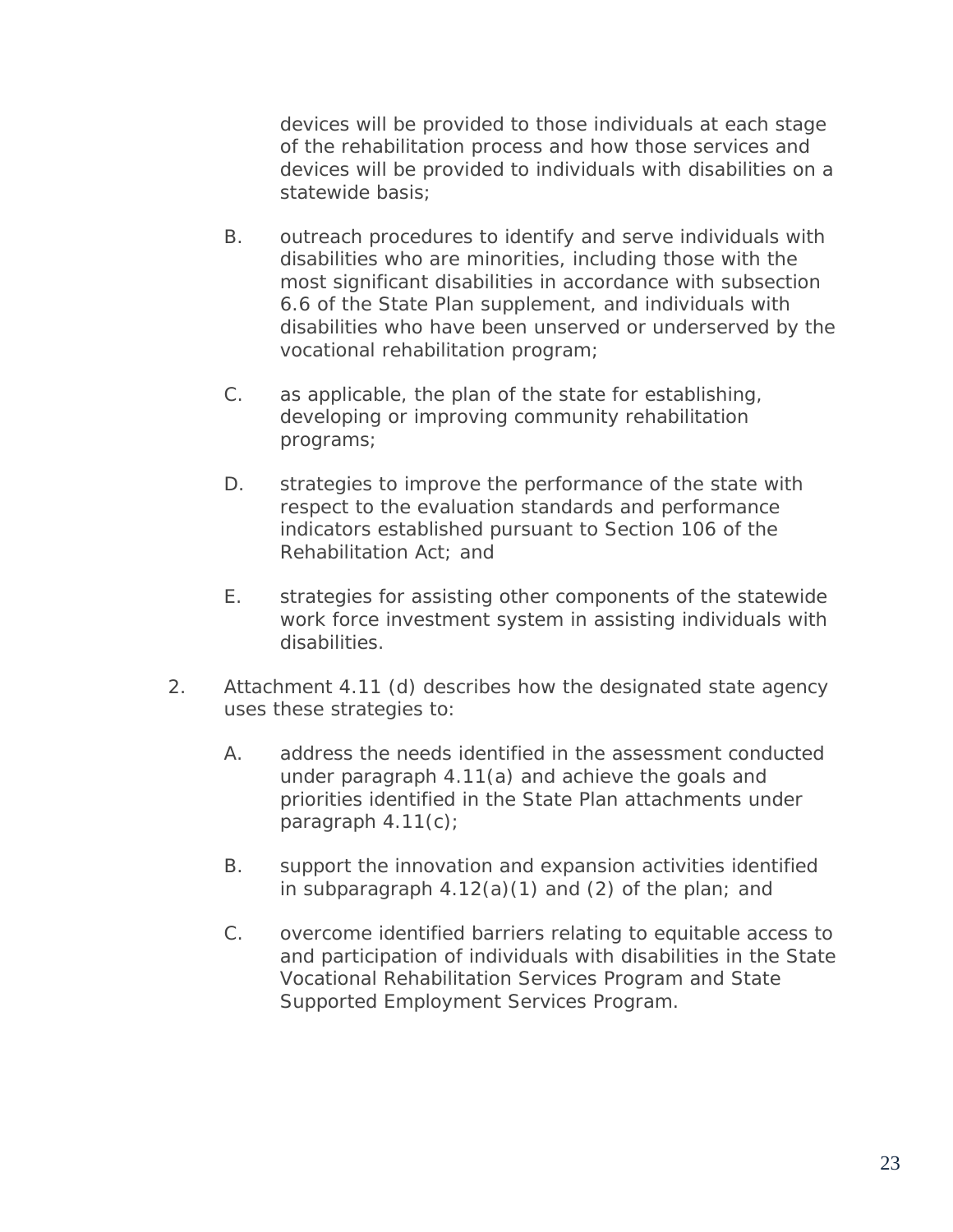- (e) Evaluation and reports of progress.
	- 1. The designated state unit and the State Rehabilitation Council, if the state unit has a council, jointly submits to the commissioner an annual report on the results of an evaluation of the effectiveness of the vocational rehabilitation program and the progress made in improving the effectiveness of the program from the previous year.
	- 2. Attachment 4.11(e)(2):
		- A. provides an evaluation of the extent to which the goals identified in Attachment 4.11(c)(1) and, if applicable, Attachment 4.11(c)(3) were achieved;
		- B. identifies the strategies that contributed to the achievement of the goals and priorities;
		- C. describes the factors that impeded their achievement, to the extent they were not achieved;
		- D. assesses the performance of the state on the standards and indicators established pursuant to Section 106 of the Rehabilitation Act; and
		- E. provides a report consistent with paragraph 4.12(c) of the plan on how the funds reserved for innovation and expansion activities were utilized in the preceding year.

## **4.12 Innovation and expansion. (Section 101(a)(18) of the Rehabilitation Act; 34 CFR 361.35)**

- (a) The designated state agency reserves and uses a portion of the funds allotted to the state under Section 110 of the Rehabilitation Act for the:
	- 1. development and implementation of innovative approaches to expand and improve the provision of vocational rehabilitation services to individuals with disabilities under this State Plan, particularly individuals with the most significant disabilities, consistent with the findings of the statewide assessment identified in Attachment 4.11(a) and goals and priorities of the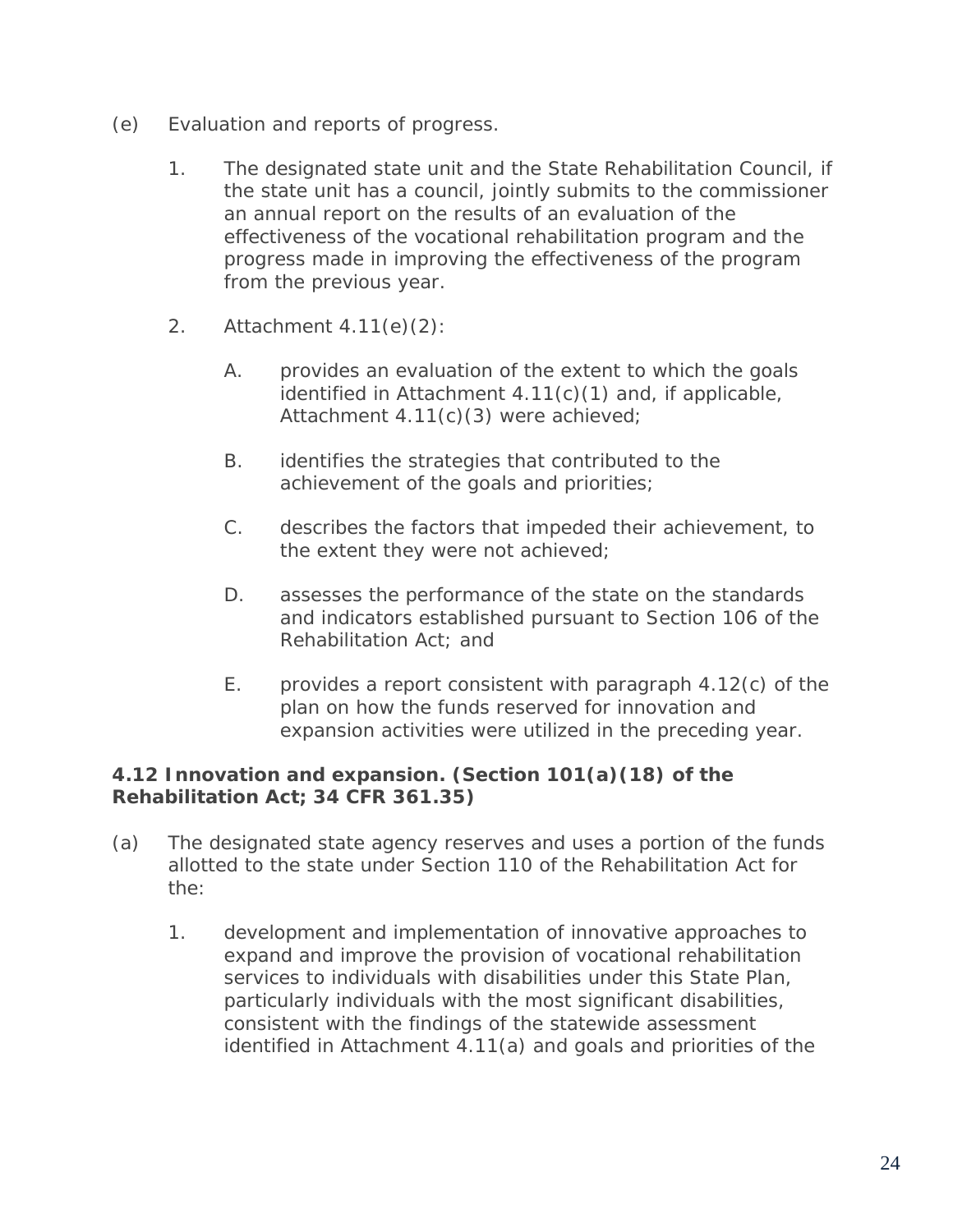state identified in Attachments 4.11(c)(1) and, if applicable, Attachment  $4.11(c)(3)$ ; and

- 2. support of the funding for the State Rehabilitation Council, if the state has such a council, consistent with the resource plan prepared under Section 105(d)(1) of the Rehabilitation Act and 34 CFR 361.17(i), and the funding of the Statewide Independent Living Council, consistent with the resource plan prepared under Section 705(e)(1) of the Rehabilitation Act and 34 CFR 364.21(i).
- (b) Attachment 4.11 (d) describes how the reserved funds identified in subparagraph  $4.12(a)(1)$  and  $(2)$  will be utilized.
- $(c)$  Attachment 4.11 $(e)(2)$  describes how the reserved funds were utilized in the preceding year.

# **4.13 Reports. (Section 101(a)(10) of the Rehabilitation Act; 34 CFR 361.40)**

- (a) The designated state unit submits reports in the form and level of detail and at the time required by the commissioner regarding applicants for and eligible individuals receiving services under the State Plan.
- (b) Information submitted in the reports provides a complete count, unless sampling techniques are used, of the applicants and eligible individuals in a manner that permits the greatest possible crossclassification of data and protects the confidentiality of the identity of each individual.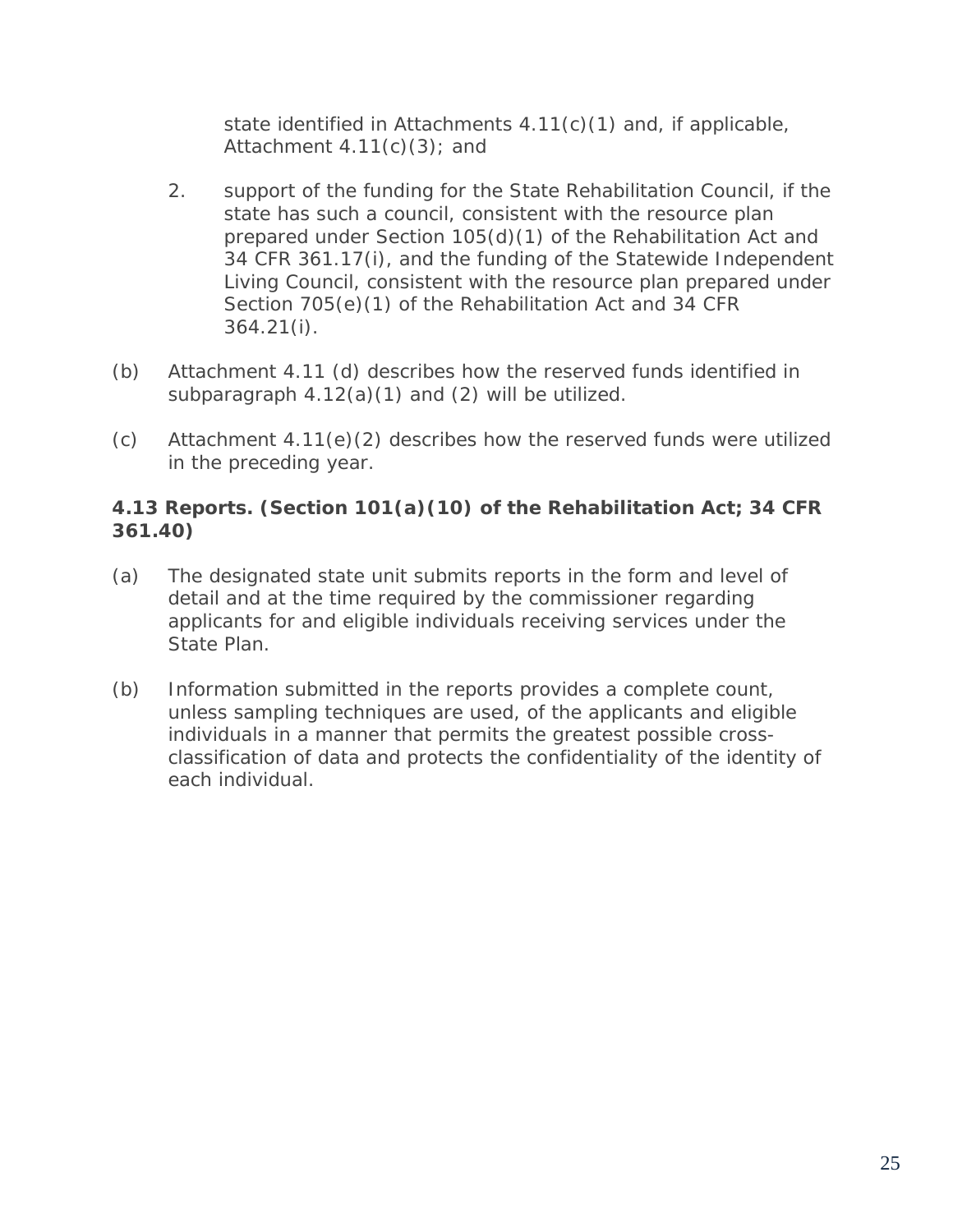## **Preprint - Section 5: Administration of the Provision of Vocational Rehabilitation Services**

#### **5.1 Information and referral services. (Sections 101(a)(5)(D) and (20) of the Rehabilitation Act; 34 CFR 361.37)**

The designated state agency has implemented an information and referral system that is adequate to ensure that individuals with disabilities, including individuals who do not meet the agency's order of selection criteria for receiving vocational rehabilitation services if the agency is operating on an order of selection, are provided accurate vocational rehabilitation information and guidance, including counseling and referral for job placement, using appropriate modes of communication, to assist such individuals in preparing for, securing, retaining or regaining employment, and are referred to other appropriate federal and state programs, including other components of the statewide work force investment system in the state.

#### **5.2 Residency. (Section 101(a)(12) of the Rehabilitation Act; 34 CFR 361.42(c)(1))**

The designated state unit imposes no duration of residence requirement as part of determining an individual's eligibility for vocational rehabilitation services or that excludes from services under the plan any individual who is present in the state.

#### **5.3 Ability to serve all eligible individuals; order of selection for services. (Sections 12(d) and 101(a)(5) of the Rehabilitation Act; 34 CFR 361.36)**

- (a) **No** The designated state unit is able to provide the full range of services listed in Section 103(a) of the Rehabilitation Act and 34 CFR 361.48, as appropriate, to all eligible individuals with disabilities in the state who apply for services.
- (b) If No:
	- 1. Individuals with the most significant disabilities, in accordance with criteria established by the state, are selected first for vocational rehabilitation services before other individuals with disabilities.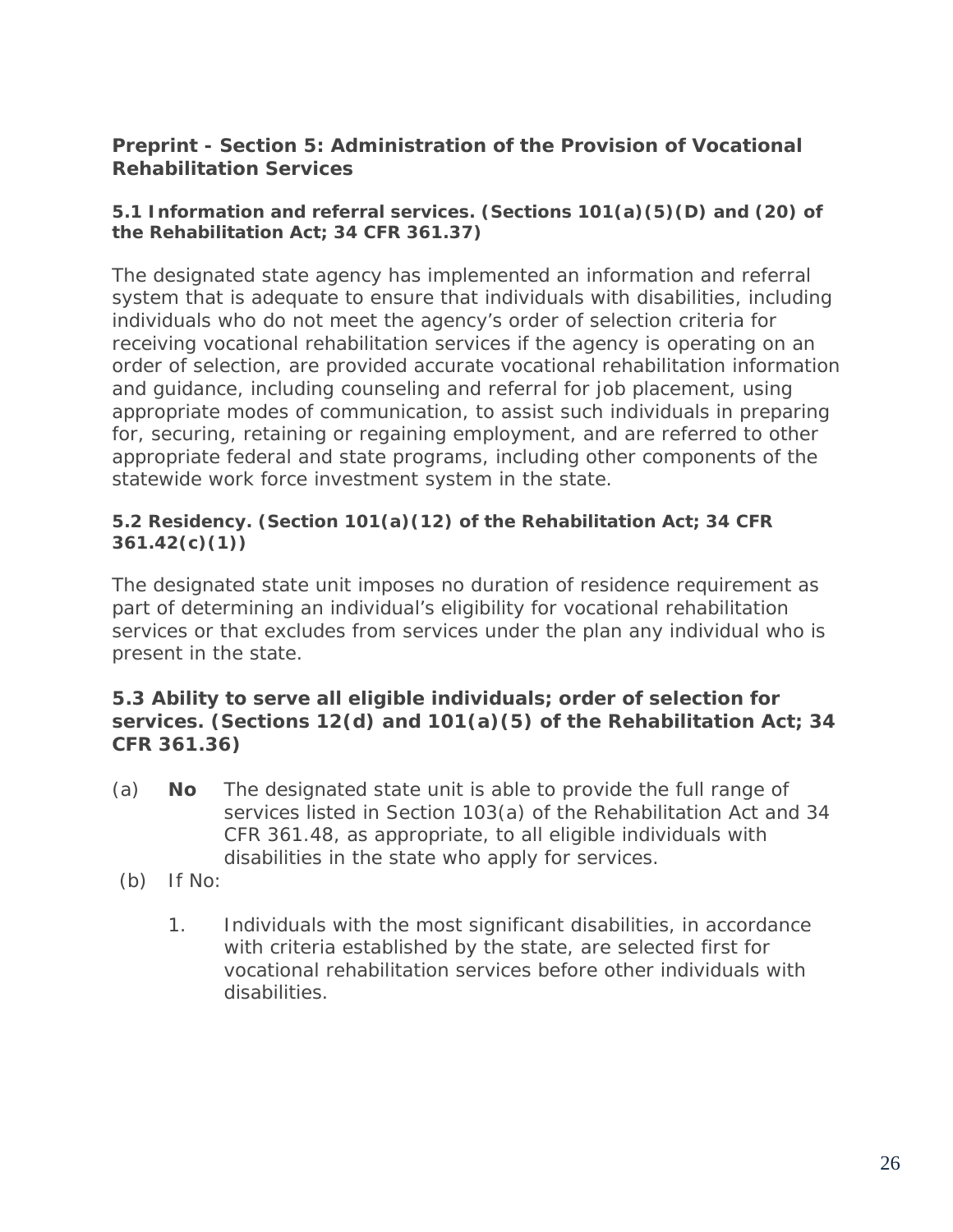- 2. Attachment 4.11(c)(3):
	- A. shows the order to be followed in selecting eligible individuals to be provided vocational rehabilitation services;
	- B. provides a justification for the order of selection; and
	- C. identifies the state's service and outcome goals and the time within which these goals may be achieved for individuals in each priority category within the order.
- 3. Eligible individuals who do not meet the order of selection criteria have access to the services provided through the designated state unit"s information and referral system established under Section 101(a)(20) of the Rehabilitation Act, 34 CFR 361.37, and subsection 5.1 of this State Plan.

## **5.4 Availability of comparable services and benefits. (Sections 101(a)(8) and 103(a) of the Rehabilitation Act; 34 CFR 361.53)**

- (a) Prior to providing any vocational rehabilitation services, except those services identified in paragraph (b), to an eligible individual or to members of the individual's family, the state unit determines whether comparable services and benefits exist under any other program and whether those services and benefits are available to the individual.
- (b) The following services are exempt from a determination of the availability of comparable services and benefits:
	- 1. assessment for determining eligibility and vocational rehabilitation needs by qualified personnel, including, if appropriate, an assessment by personnel skilled in rehabilitation technology;
	- 2. counseling and guidance, including information and support services to assist an individual in exercising informed choice consistent with the provisions of Section 102(d) of the Rehabilitation Act;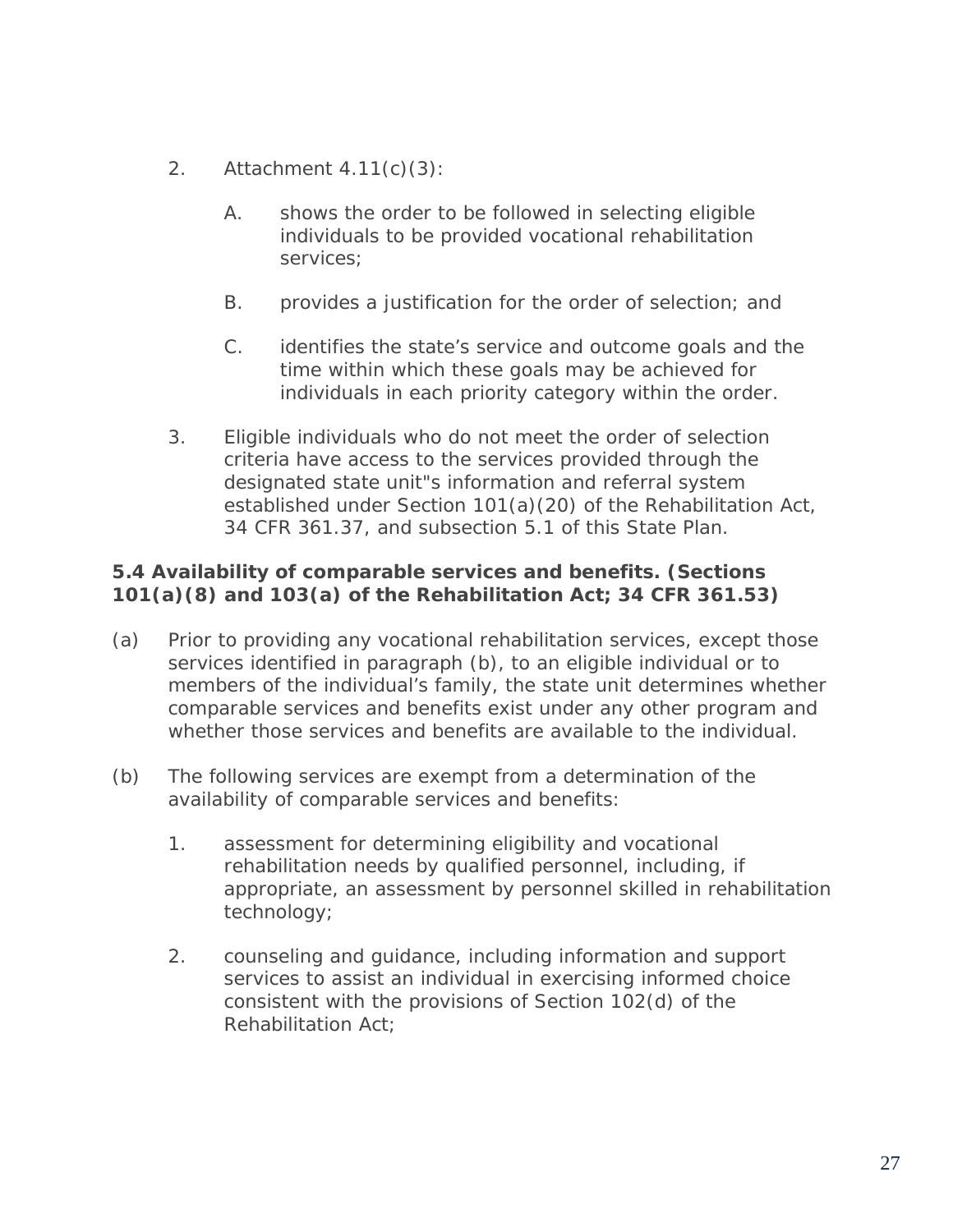- 3. referral and other services to secure needed services from other agencies, including other components of the statewide work force investment system, through agreements developed under Section 101(a)(11) of the Rehabilitation Act, if such services are not available under this State Plan;
- 4. job-related services, including job search and placement assistance, job retention services, follow-up services, and followalong services;
- 5. rehabilitation technology, including telecommunications, sensory and other technological aids and devices; and
- 6. post-employment services consisting of the services listed under subparagraphs (1) through (5) of this paragraph.
- (c) The requirements of paragraph (a) of this section do not apply if the determination of the availability of comparable services and benefits under any other program would interrupt or delay:
	- 1. progress of the individual toward achieving the employment outcome identified in the individualized plan for employment;
	- 2. an immediate job placement; or
	- 3. provision of vocational rehabilitation services to any individual who is determined to be at extreme medical risk, based on medical evidence provided by an appropriate qualified medical professional.
- (e) The governor in consultation with the designated state vocational rehabilitation agency and other appropriate agencies ensures that an interagency agreement or other mechanism for interagency coordination that meets the requirements of Section  $101(a)(8)(B)(i)$ -(iv) of the Rehabilitation Act takes effect between the designated state unit and any appropriate public entity, including the state Medicaid program, a public institution of higher education, and a component of the statewide work force investment system to ensure the provision of the vocational rehabilitation services identified in Section 103(a) of the Rehabilitation Act and 34 CFR 361.48, other than the services identified in paragraph (b) of this section, that are included in the individualized plan for employment of an eligible individual, including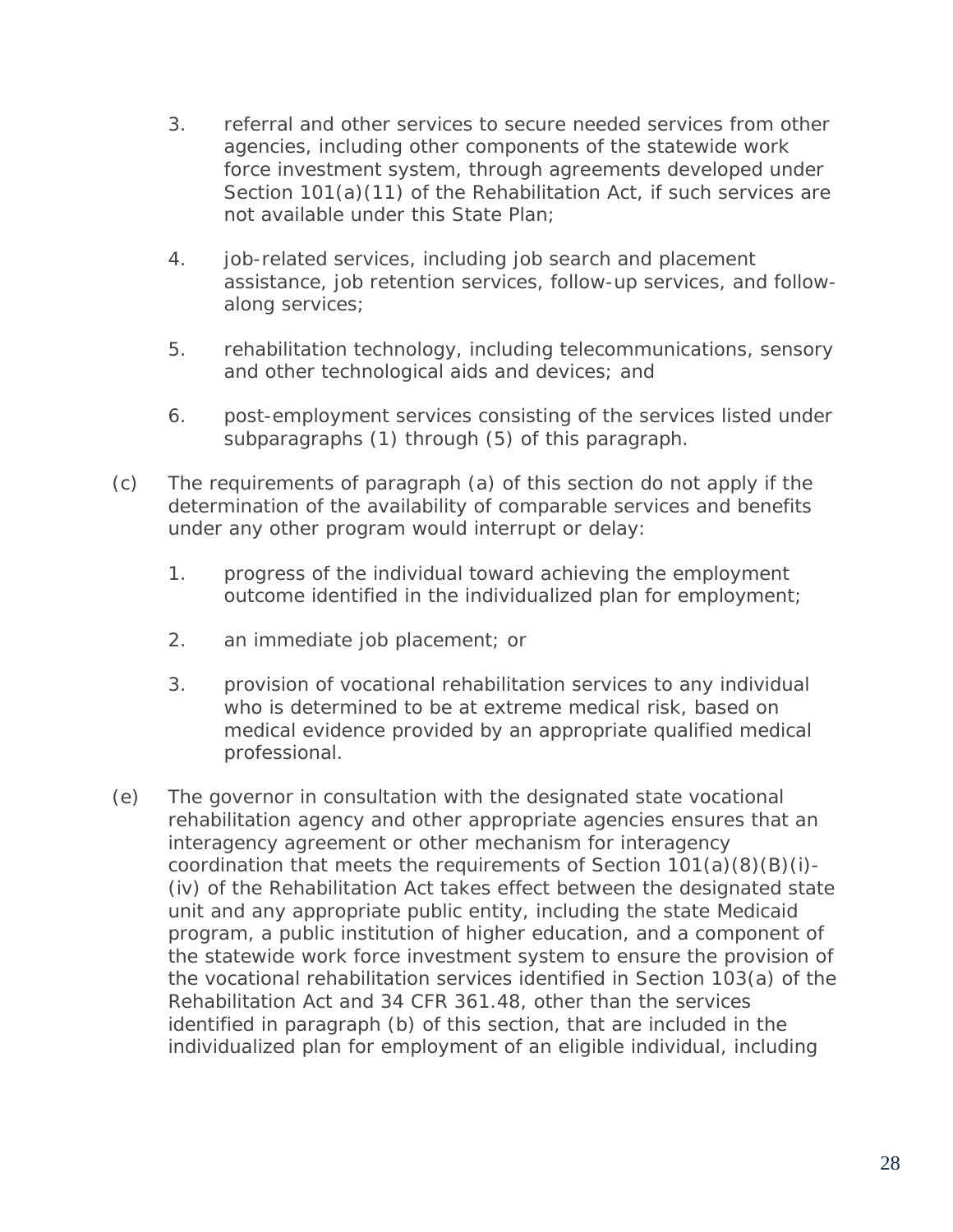the provision of those vocational rehabilitation services during the pendency of any dispute that may arise in the implementation of the interagency agreement or other mechanism for interagency coordination.

# **5.5 Individualized plan for employment. (Section 101(a)(9) of the Rehabilitation Act; 34 CFR 361.45 and .46)**

- (a) An individualized plan for employment meeting the requirements of Section 102(b) of the Rehabilitation Act and 34 CFR 361.45 and .46 is developed and implemented in a timely manner for each individual determined to be eligible for vocational rehabilitation services, except if the state has implemented an order of selection, and is developed and implemented for each individual to whom the designated state unit is able to provide vocational rehabilitation services.
- (b) Services to an eligible individual are provided in accordance with the provisions of the individualized plan for employment.

#### **5.6 Opportunity to make informed choices regarding the selection of services and providers. (Sections 101(a)(19) and 102(d) of the Rehabilitation Act; 34 CFR 361.52)**

Applicants and eligible individuals or, as appropriate, their representatives are provided information and support services to assist in exercising informed choice throughout the rehabilitation process, consistent with the provisions of Section 102(d) of the Rehabilitation Act and 34 CFR 361.52.

# **5.7 Services to American Indians. (Section 101(a)(13) of the Rehabilitation Act; 34 CFR 361.30)**

The designated state unit provides vocational rehabilitation services to American Indians who are individuals with disabilities residing in the state to the same extent as the designated state agency provides such services to other significant populations of individuals with disabilities residing in the state.

**5.8 Annual review of individuals in extended employment or other employment under special certificate provisions of the fair labor standards act of 1938. (Section 101(a)(14) of the Rehabilitation Act; 34 CFR 361.55)**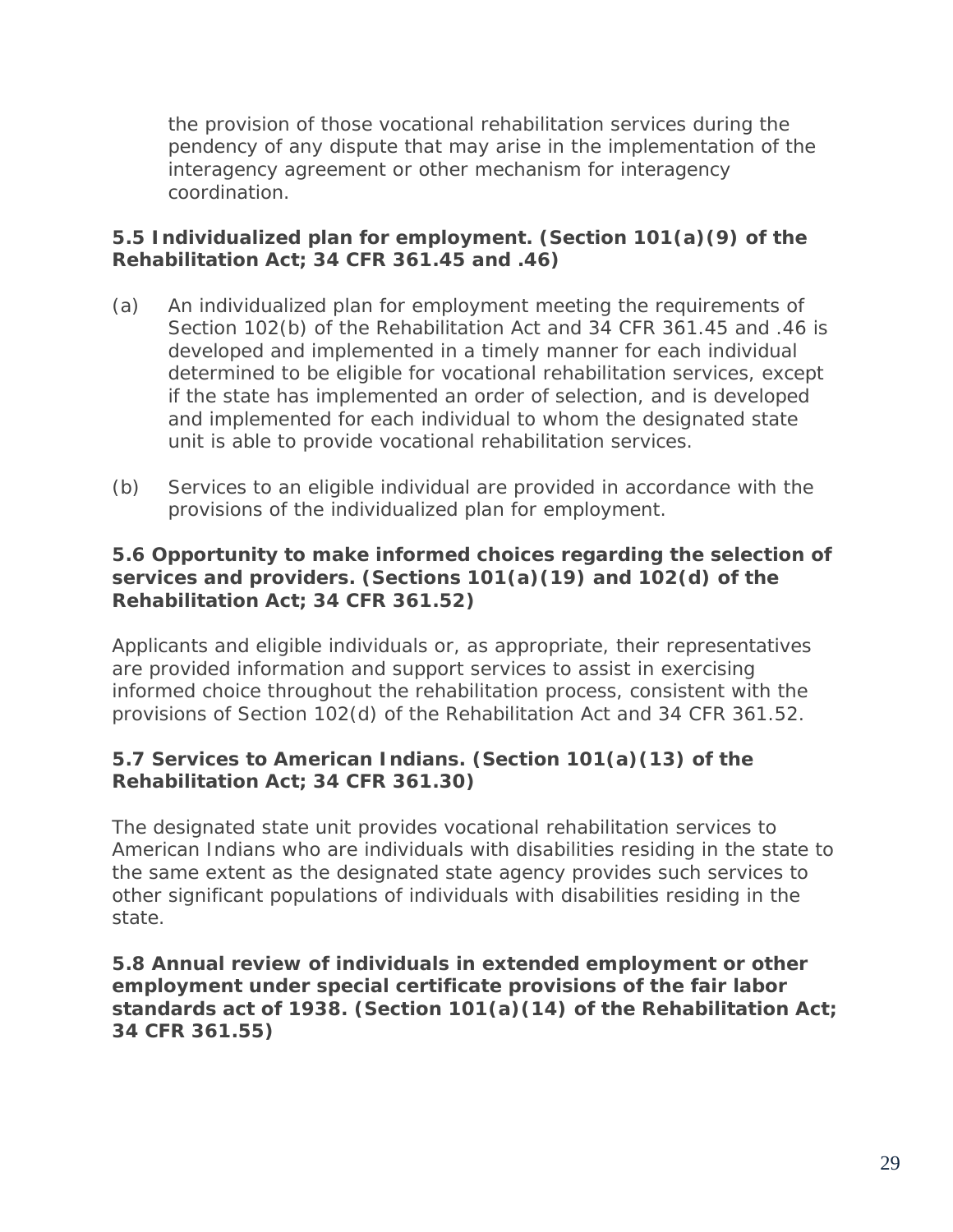- (a) The designated state unit conducts an annual review and reevaluation of the status of each individual with a disability served under this State Plan:
	- 1. who has achieved an employment outcome in which the individual is compensated in accordance with Section 14(c) of the Fair Labor Standards Act (29 U.S.C. 214(c)); or
	- 2. whose record of services is closed while the individual is in extended employment on the basis that the individual is unable to achieve an employment outcome in an integrated setting or that the individual made an informed choice to remain in extended employment.
- (b) The designated state unit carries out the annual review and reevaluation for two years after the individual's record of services is closed (and thereafter if requested by the individual or, if appropriate, the individual's representative) to determine the interests, priorities and needs of the individual with respect to competitive employment or training for competitive employment.
- (c) The designated state unit makes maximum efforts, including the identification and provision of vocational rehabilitation services, reasonable accommodations and other necessary support services, to assist the individuals described in paragraph (a) in engaging in competitive employment.
- (d) The individual with a disability or, if appropriate, the individual's representative has input into the review and reevaluation and, through signed acknowledgement, attests that the review and reevaluation have been conducted.

#### **5.9 Use of Title I funds for construction of facilities. (Sections 101(a)(17) and 103(b)(2)(A) of the Rehabilitation Act; 34 CFR 361.49(a)(1), .61 and .62(b))**

If the state elects to construct, under special circumstances, facilities for community rehabilitation programs, the following requirements are met:

(a) The federal share of the cost of construction for facilities for a fiscal year does not exceed an amount equal to 10 percent of the state's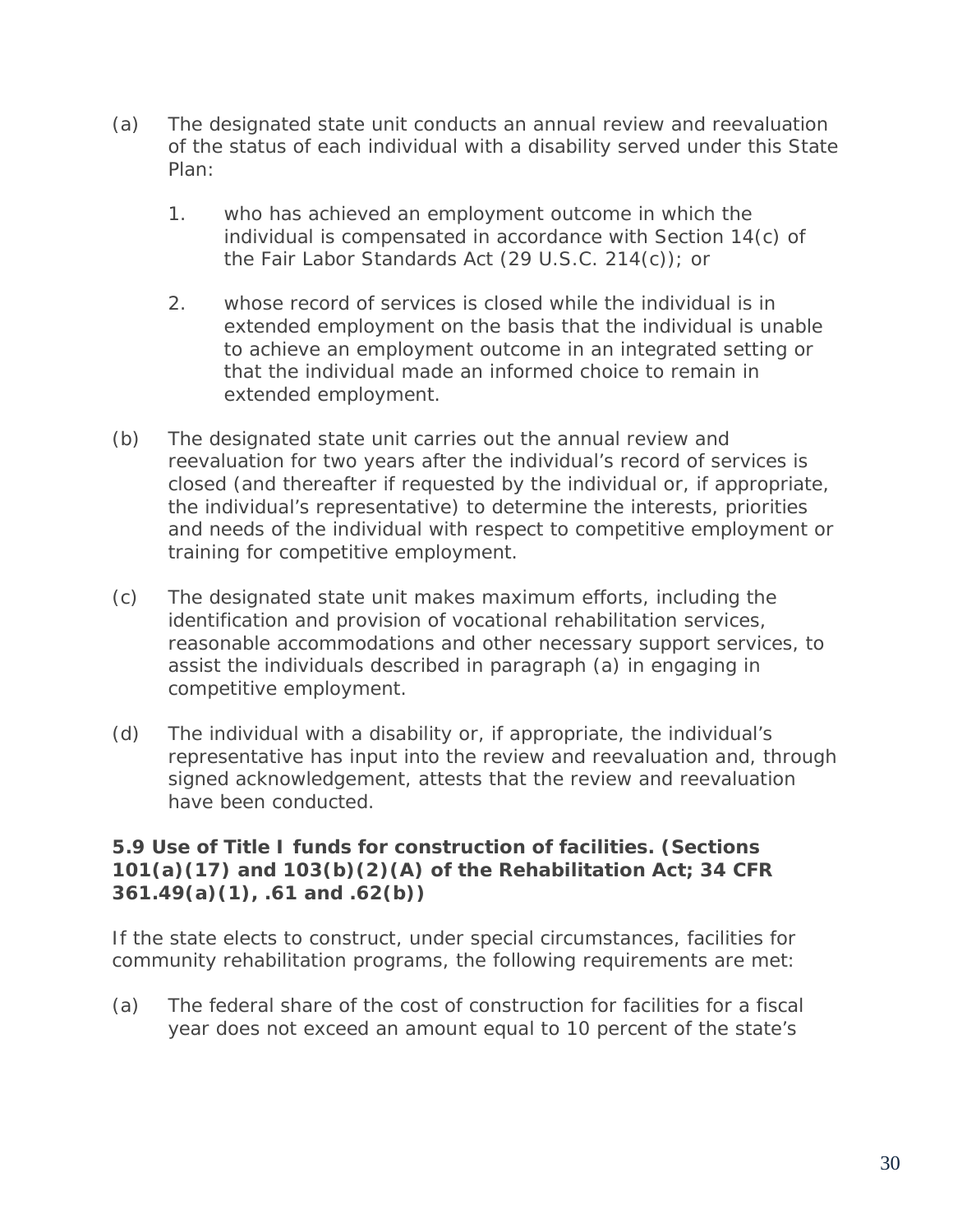allotment under Section 110 of the Rehabilitation Act for that fiscal year.

- (b) The provisions of Section 306 of the Rehabilitation Act that were in effect prior to the enactment of the Rehabilitation Act Amendments of 1998 apply to such construction.
- (b) There is compliance with the requirements in 34 CFR 361.62(b) that ensure the use of the construction authority will not reduce the efforts of the designated state agency in providing other vocational rehabilitation services other than the establishment of facilities for community rehabilitation programs.

#### **5.10 Contracts and cooperative agreements. (Section 101(a)(24) of the Rehabilitation Act; 34 CFR 361.31 and .32)**

- (a) Contracts with for-profit organizations. The designated state agency has the authority to enter into contracts with for-profit organizations for the purpose of providing, as vocational rehabilitation services, on-the-job training and related programs for individuals with disabilities under Part A of Title VI of the Rehabilitation Act, upon the determination by the designated state agency that forprofit organizations are better qualified to provide vocational rehabilitation services than nonprofit agencies and organizations.
- (b) Cooperative agreements with private nonprofit organizations. Attachment 4.8(b)(3) describes the manner in which the designated state agency establishes cooperative agreements with private nonprofit vocational rehabilitation service providers.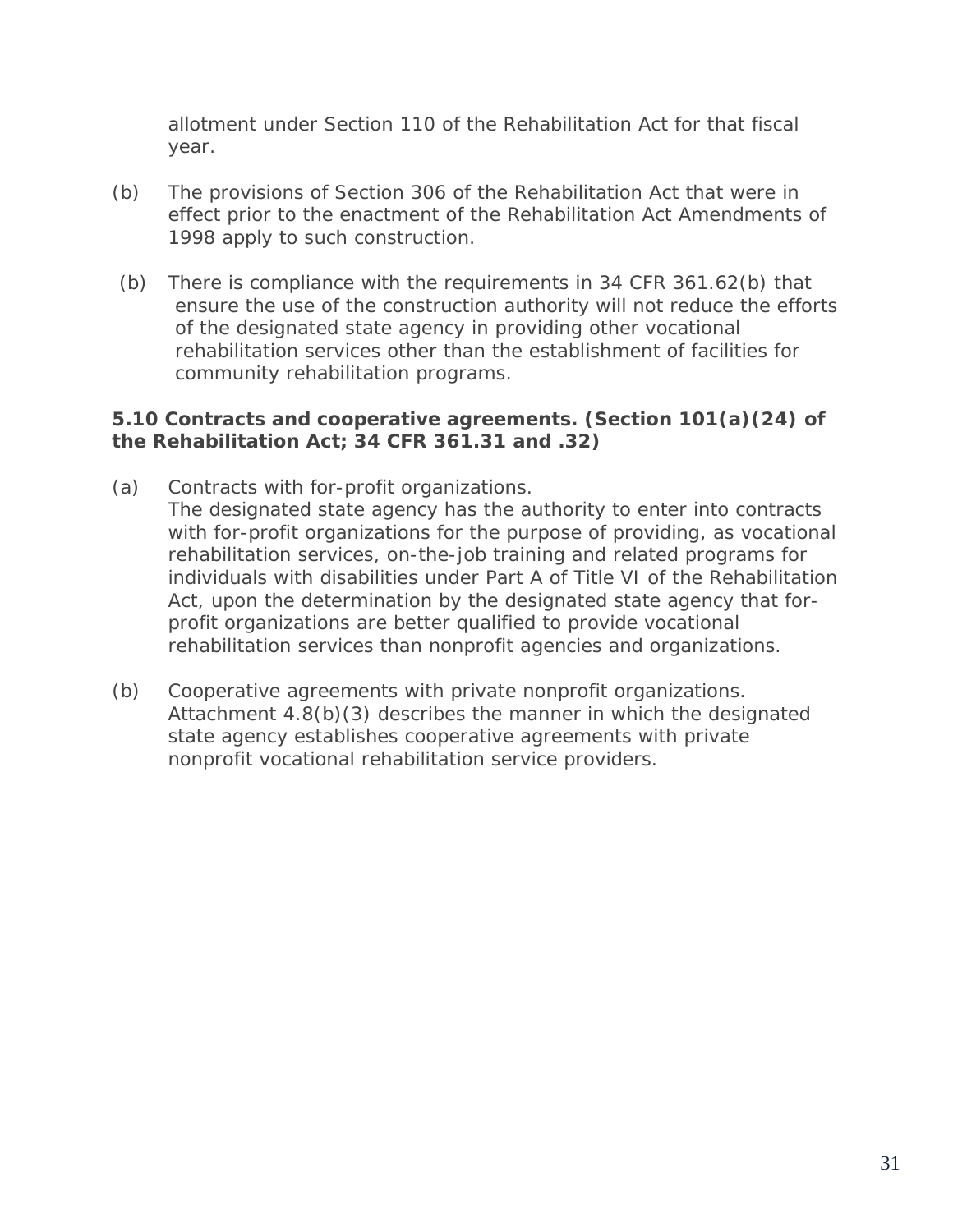# **Preprint - Section 6: Program Administration**

## **Section 6: Program Administration**

#### **6.1 Designated state agency. (Section 625(b)(1) of the Rehabilitation Act; 34 CFR 363.11(a))**

The designated state agency for vocational rehabilitation services identified in paragraph 1.2 of the Title I State Plan is the state agency designated to administer the State Supported Employment Services Program authorized under Title VI, Part B, of the Rehabilitation Act.

## **6.2 Statewide assessment of supported employment services needs. (Section 625(b)(2) of the Rehabilitation Act; 34 CFR 363.11(b))**

Attachment 4.11(a) describes the results of the comprehensive, statewide needs assessment conducted under Section 101(a)(15)(a)(1) of the Rehabilitation Act and subparagraph 4.11(a)(1) of the Title I State Plan with respect to the rehabilitation needs of individuals with most significant disabilities and their need for supported employment services, including needs related to coordination.

# **6.3 Quality, scope and extent of supported employment services. (Section 625(b)(3) of the Rehabilitation Act; 34 CFR 363.11(c) and .50(b)(2))**

Attachment 6.3 describes the quality, scope and extent of supported employment services to be provided to individuals with the most significant disabilities who are eligible to receive supported employment services. The description also addresses the timing of the transition to extended services to be provided by relevant state agencies, private nonprofit organizations or other sources following the cessation of supported employment service provided by the designated state agency.

#### **6.4 Goals and plans for distribution of Title VI, Part B, funds. (Section 625(b)(3) of the Rehabilitation Act; 34 CFR 363.11(d) and .20)**

Attachment  $4.11(c)(4)$  identifies the state's goals and plans with respect to the distribution of funds received under Section 622 of the Rehabilitation Act.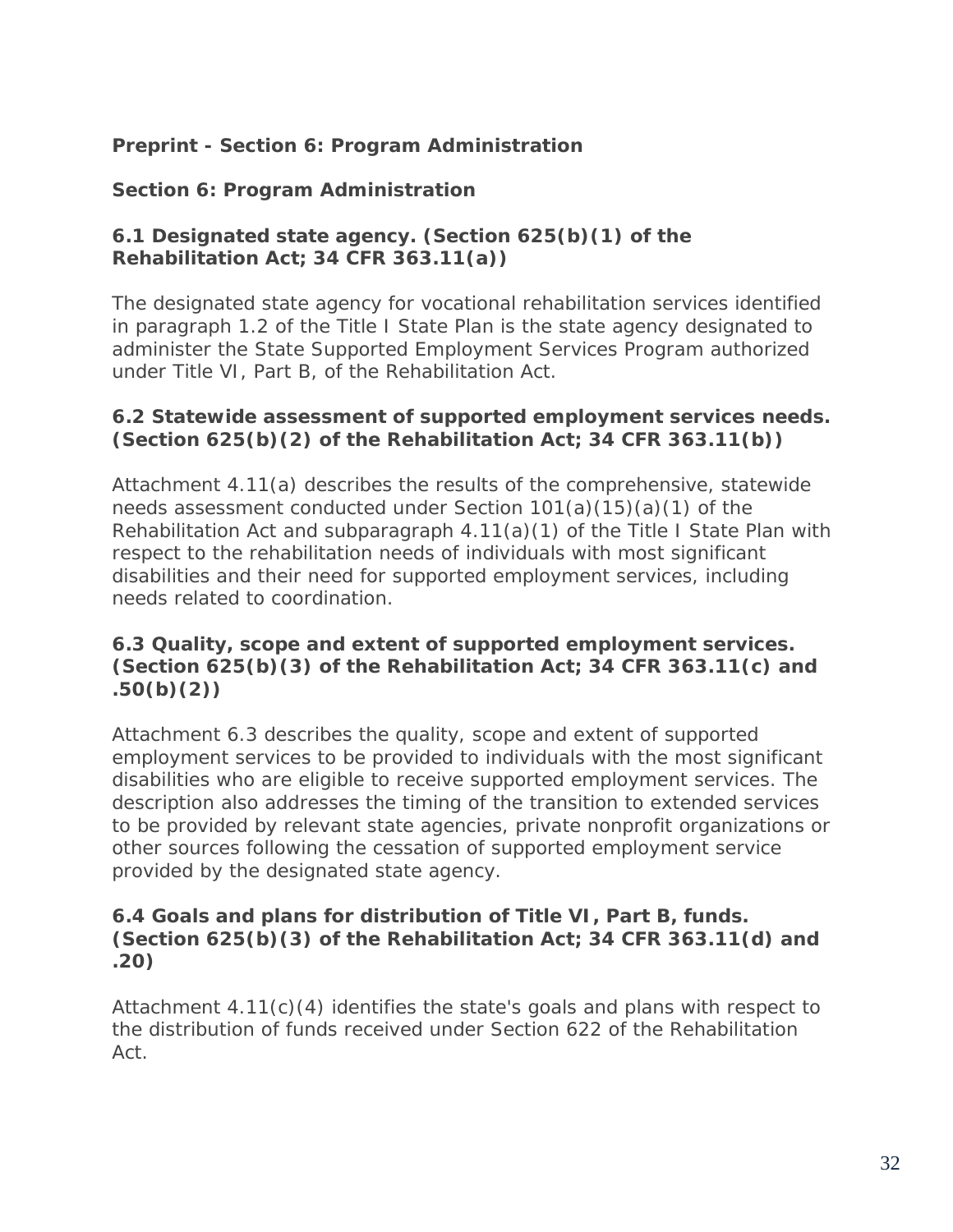## **6.5 Evidence of collaboration with respect to supported employment services and extended services. (Sections 625(b)(4) and (5) of the Rehabilitation Act; 34 CFR 363.11(e))**

Attachment 4.8(b)(4) describes the efforts of the designated state agency to identify and make arrangements, including entering into cooperative agreements, with other state agencies and other appropriate entities to assist in the provision of supported employment services and other public or nonprofit agencies or organizations within the state, employers, natural supports, and other entities with respect to the provision of extended services.

# **6.6 Minority outreach. (34 CFR 363.11(f))**

Attachment 4.11(d) includes a description of the designated state agency's outreach procedures for identifying and serving individuals with the most significant disabilities who are minorities.

# **6.7 Reports. (Sections 625(b)(8) and 626 of the Rehabilitation Act; 34 CFR 363.11(h) and .52)**

The designated state agency submits reports in such form and in accordance with such procedures as the commissioner may require and collects the information required by Section 101(a)(10) of the Rehabilitation Act separately for individuals receiving supported employment services under Part B, of Title VI and individuals receiving supported employment services under Title I of the Rehabilitation Act.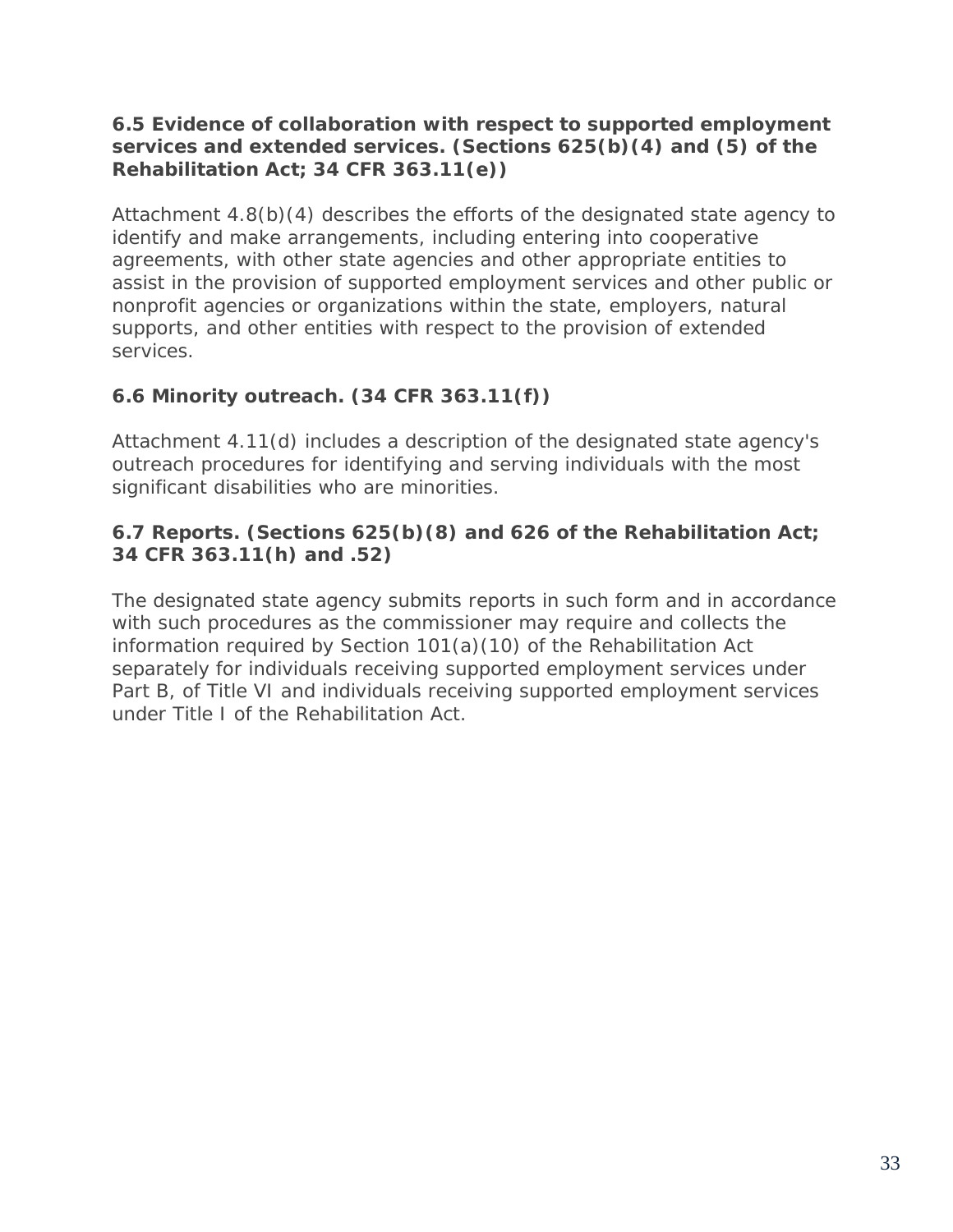# **Preprint - Section 7: Financial Administration**

## **7.1 Five percent limitation on administrative costs. (Section 625(b)(7) of the Rehabilitation Act; 34 CFR 363.11(g)(8))**

The designated state agency expends no more than five percent of the state's allotment under Section 622 of the Rehabilitation Act for administrative costs in carrying out the State Supported Employment Services Program.

#### **7.2 Use of funds in providing services. (Sections 623 and 625(b)(6)(A) and (D) of the Rehabilitation Act; 34 CFR 363.6(c)(2)(iv), .11(g)(1) and (4))**

- (a) Funds made available under Title VI, Part B, of the Rehabilitation Act are used by the designated state agency only to provide supported employment services to individuals with the most significant disabilities who are eligible to receive such services.
- (b) Funds provided under Title VI, Part B, are used only to supplement and not supplant the funds provided under Title I, Part B, of the Rehabilitation Act, in providing supported employment services specified in the individualized plan for employment.
- (c) Funds provided under Part B of Title VI or Title I of the Rehabilitation Act are not used to provide extended services to individuals who are eligible under Part B of Title VI or Title I of the Rehabilitation Act.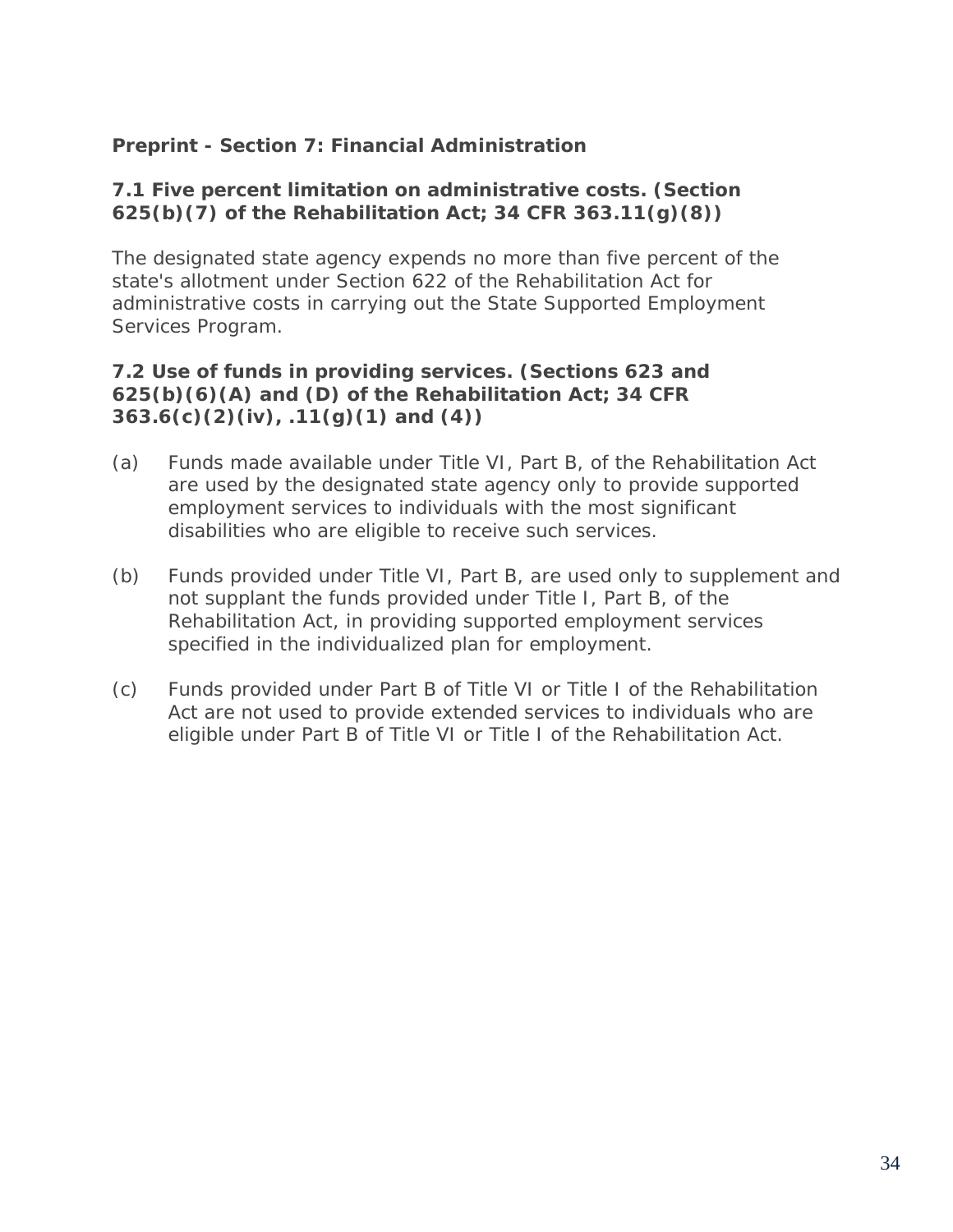## **Preprint - Section 8: Provision of Supported Employment Services**

#### **8.1 Scope of supported employment services. (Sections 7(36) and 625(b)(6)(F) and (G) of the Rehabilitation Act; 34 CFR 361.5(b)(54), 363.11(g)(6) and (7))**

- (a) Supported employment services are those services as defined in Section 7(36) of the Rehabilitation Act and 34 CFR 361.5(b)(54).
- (b) To the extent job skills training is provided, the training is provided on-site.
- (c) Supported employment services include placement in an integrated setting for the maximum number of hours possible based on the unique strengths, resources, priorities, concerns, abilities, capabilities, interests and informed choice of individuals with the most significant disabilities.

#### **8.2 Comprehensive assessments of individuals with significant disabilities. (Sections 7(2)(B) and 625(b)(6)(B); 34 CFR 361.5(b)(6)(ii) and 363.11(g)(2))**

The comprehensive assessment of individuals with significant disabilities conducted under Section 102(b)(1) of the Rehabilitation Act and funded under Title I of the Rehabilitation Act includes consideration of supported employment as an appropriate employment outcome.

# **8.3 Individualized plan for employment. (Sections 102(b)(3)(F) and 625(b)(6)(C) and (E) of the Rehabilitation Act; 34 CFR 361.46(b) and 363.11(g)(3) and (5))**

- (a) An individualized plan for employment that meets the requirements of Section 102(b) of the Rehabilitation Act and 34 CFR 361.45 and .46 is developed and updated using funds under Title I.
- (b) The individualized plan for employment:
- 1. specifies the supported employment services to be provided;
- 2. describes the expected extended services needed; and